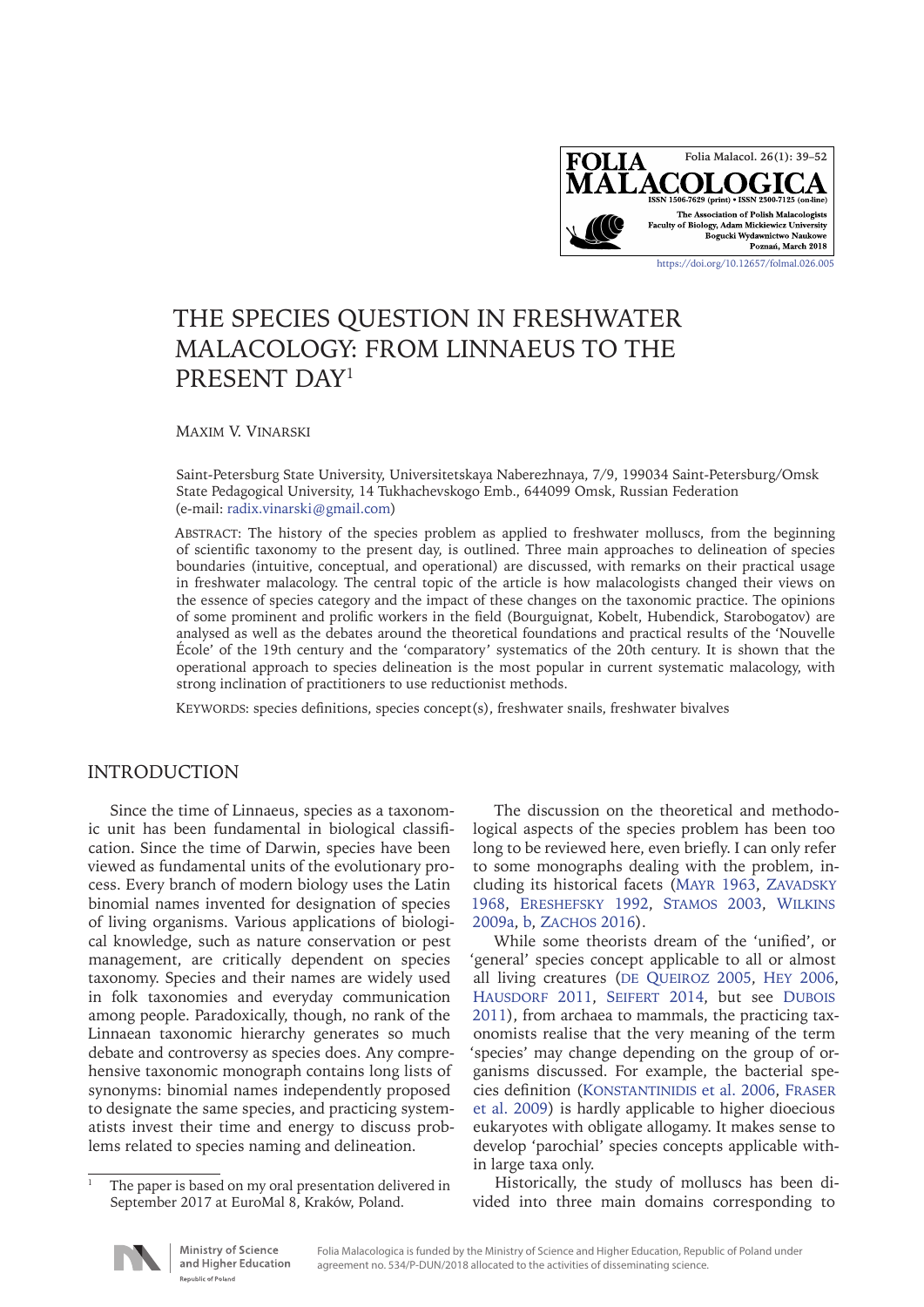the three domains of the biosphere occupied by the Mollusca – marine, freshwater and terrestrial. The aim of this paper is to review the history and the present state of the species question in freshwater malacology. Earlier publications on this subject include HUBENDICK (1954), STAROBOGATOV (1968,

[1977,](#page-12-4) [1996a\),](#page-12-5) BOETERS (1979, 1982), GIUSTI & [Manganelli](#page-10-4) (1992), [Meier-Brook](#page-11-3) (1993), Davis (2004), Graf [\(2007\),](#page-10-5) and Vinarski & [Andreeva](#page-12-6) [\(2007\)](#page-12-6). A useful collection of species definitions proposed by naturalists of the 19th century can be found in WESTERLUND (1892).

## THE FOUR MAIN APPROACHES TO THE SPECIES PROBLEM

All approaches to species delimitation in zoology, including those used in the past, can be distributed among four large classes outlined below.

### THE NAÏVE APPROACH

This approach was used by 'primitive' people and is often termed 'folk (or folkbiological) taxonomy'. It constitutes the basis of the so-called "ethnobotany" and "ethnozoology" which are extensively studied now (see e.g. BERLIN 1973, LÓPEZ et al. 1997, ATRAN & MEDIN [2008](#page-8-2)). Not scientific at all, this approach reflects human demand for practical knowledge of plants and animals as well as the need of their proper distinguishing, naming and classifying. This approach is not discussed further in this article since folk taxonomies usually do not embrace freshwater molluscs, except a very limited number of practically important taxa.

#### THE INTUITIVE APPROACH

The intuitive taxonomist delimits species by means of his/her own subjective evaluation of similarities and differences among objects under classification. Being the matter of personal judgement, this procedure usually cannot be formalised as a set of strict guidelines, therefore the taxonomists rarely can explain how exactly they do their work. As H. A. Pilsbry formulated it (quoted after S[olem](#page-12-8) [1978](#page-12-8)), it is '…an accurate *feeling* for subtle affinities for which no good reason can be given in words'. Such an approach almost inevitably leads to the so-called 'cynic's species concept' (KITCHER [1984\)](#page-10-6), first formulated by [Regan](#page-11-4) (1926: 75): 'a species is a community, or a number of communities, whose distinctive morphological characters are, *in the opinion of a competent systematist*, sufficiently definite to entitle it, or them, to a specific name' (italics added by me). The systematists-intuitivists often declare that they do not need any scientific theory to delimit species since they apprehend them as morphologically discrete and visibly recognisable groups of individuals. The aim of this activity is merely a working classification of a given taxon, not a causative *explanation* in a scientific sense ([Pavlinov](#page-11-5) & [Lyubarskiy](#page-11-5) 2011).

#### THE CONCEPTUAL APPROACH

The 'species concept' is a kind of biological theory defining the 'essence' of the species category, or, in other words, explaining 'what is a species, and what is not' (Mayr [1996\)](#page-11-6). As Hey [et al. \(2003\)](#page-10-7) state, this approach was introduced by Mayr [\(1942\)](#page-11-7), who first distinguished not less than three distinct 'species concepts', while all preceding authors discussed only the 'species concept' (in singular). Every concept proposes its own definition of species, for example, "a species is the smallest diagnosable cluster of individual organisms within which there is a parental pattern of ancestry and descent" (Wilkins [2009b](#page-12-2): 197), and, sometimes but not necessarily, gives us some criteria for species delineation (HAUSDORF 2011). Somewhat more than 30 different species concepts have been proposed up to now (ZACHOS 2016) but their proliferation has not brought agreement among systematists. Besides, it has caused some unpleasant outcomes for taxonomy, macroecology, and conservation biology, such as the so-called 'taxonomic inflation' (ISAAC [et al. 2004,](#page-10-8) PADIAL & DE LA RIVA [2006,](#page-11-8) Dubois [2008\)](#page-9-2). The apparent failure of theorists to reach consensus led some workers to the idea of total renunciation of species rank itself. As M[ishler](#page-11-9) [\(1999](#page-11-9): 312) insists, 'we must end the endless bickering over how this rank should be applied, and instead get rid of the rank itself'. Another proposition is to return to a certain common concept of species that should be based on some fundamental traits of natural species generally accepted by most biologists (Hey [2006\)](#page-10-0). For example, one of such metaconceptual definitions is as follows: any species is a 'closed, or, protected, gene pool' (DUBOIS 1988: 18).

#### OPERATIONAL APPROACH

The operational approach seeks clear and unequivocal guidelines, possibly even conventional, for assigning species rank. This approach intends to clarify such widespread concepts as 'similarity' or 'interbreeding' and formalises them in order to reach communicability between scientists (H[ailman](#page-10-9) 1995). It should not be confused with the intuitive approach since the operational criteria are explicitly based on the basic properties of biological species discerned by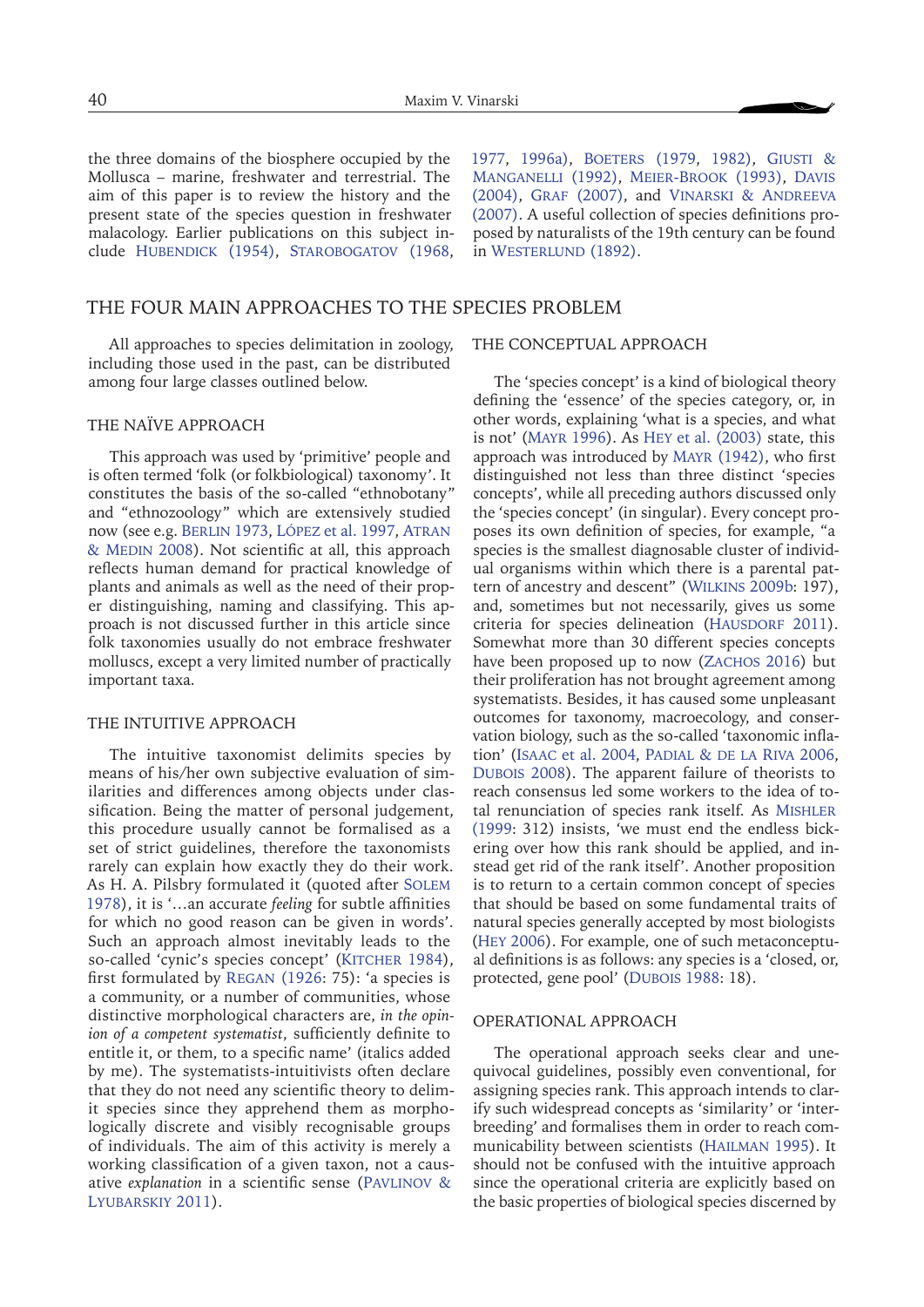the evolutionary theory. Each of these criteria follows some species concept. For example, the criterion of reproductive isolation (inability to produce fertile offspring) is based on the Mayrian biological species concept (BSC). The criterion of molecular evidence (or evolutionary distance) is based on the molecular clock hypothesis rooted in the phylogenetic species concept and similar concepts exploiting tree-based approach to species delineation (SITES & MARSHALL [2004\)](#page-12-9) and so on. In other words, the operational criteria cannot tell us what species is but are able to

teach us how to discern species. There is a plethora of operational criteria for species delineation exploiting various data sources, including DNA sequences, ecological data (GIS-based), molecular markers etc. (see reviews by Sites & [Crandall 1997](#page-12-10), [Sites](#page-12-9) & [Marshall](#page-12-9) 2004, [Wiens 2007](#page-12-11), [Tobias](#page-12-12) et al. 2010, Zapata & Jiménez 2012). The popularity of such criteria in current taxonomy is easily explained by their repeatability, formalised character and assumed objectivity of their use compared to the use of the *intuitive* approach.

## SPECIES QUESTION IN FRESHWATER MALACOLOGY: THE 19TH CENTURY

Three naturalists can be regarded as the 'fathers' of freshwater malacology: Carl Linnaeus (1707– 1778), Otto-Friedrich Müller (1730–1784), and Jacques Philippe Raymond Draparnaud (1772–1804). Their works laid a basis for the subsequent taxonomic description of non-marine gastropods and bivalves of Europe and other continents. However, none of the three did explicitly formulate his views on how to recognise species of Mollusca. For example, Linnaeus described more than 800 species belonging to his taxon Testacea (Borkin [2009](#page-9-3)), but one cannot find in his opus magnum (Systema Naturae) any practical rules for assigning the species rank. Treatises on continental Mollusca published by Müller and Draparnaud also contain almost no such information. Though DRAPARNAUD (1801) explained that he delimited species taking into consideration several shell characters (shape, colouration, transparency of shell walls), he failed to mention how exactly he did it. In his influential monograph on the French continental malacofauna, Draparnaud even refused to discuss the difference between 'good' species and varieties, stating that "it does not matter whatever name we give to an assemblage of individuals linked by relations of resemblance and whether we call it 'species' or 'variety'" ["D'ailleurs peu importe quel soit le nom que l'on donne à une réunion d'individus liés par des rapports de ressemblance, et qu'on l'appelle 'espéce' or 'variété'"] (DRAPARNAUD 1805: VII).

All that we know about classification practice of these early students of continental molluscs is that they did not use anatomical data for species delineation, and their systems remained purely conchological (V[inarski](#page-12-13) 2014a). The intuitive mode of species delimitation used by Linnaeus and his followers is obvious.

The neglect of the species question in works of practicing conchologists lasted a long time after Linnaeus. Between 1800 and 1850 many manuals and handbooks of systematic conchology, more or less comprehensive, were published in English, German, and French, but their authors, as a rule, did not dis-

cuss what a species was. They often avoided even a formal definition of the species rank. For instance, G. B. Sowerby's Conchological Manual of 1839 (fourth edition – 1852), contained such chapters as Body whorl, Columella, Measurement, and Suture, but not Genus, or Species (SOWERBY 1839). The only definition of the term 'species' I could find among these numerous manuals belonged to William Turton, the British conchologist. TURTON [\(1819](#page-12-15): XXIV) referred to species as 'the individual of a family or genus, and distinguished from all others of its tribe by permanent marks, called specific characters'. Apparently, this definition is too generalised and vague to serve as a guideline for species delineation.

Perhaps, conchologists of that time saw species as something self-evident, not needing verbal expression. As far as I can judge, the absence of morphologically intermediate forms between groups of individuals (= hiatus) served as the most important sign of their appurtenance to two distinct species. At least some conchologists of the 19th century were obsessed by the search for hiatuses and became furious when intermediate specimens were found. [Wilkins](#page-12-1) [\(2009a:](#page-12-1) 119) quotes an anecdote about William Stimpson (1832–1872), the American conchologist who, upon finding intermediate forms of a mollusc, could not place them in one species or another, 'after he had studied it for a long time, put his heel upon it and grind[ing] it to powder, remarking "That's the proper way to serve a damned transitional form"'.

Later, the procedure of mollusc species discrimination by means of hiatuses was explicitly described in the first volume of Jeffreys' manual on the British Mollusca (J[effreys](#page-10-10) 1862). This author stated that species were '[…] more or less extensive groups of individuals, which resemble each other as well as their parents and offspring […]. These groups, to deserve the name of species, must be distinct from others' (J[effreys](#page-10-10) 1862: XVII). According to Jeffreys, there was a 'well-established rule' of species delimitation: all groups of organisms 'living together and having a common feeding-ground, and which are not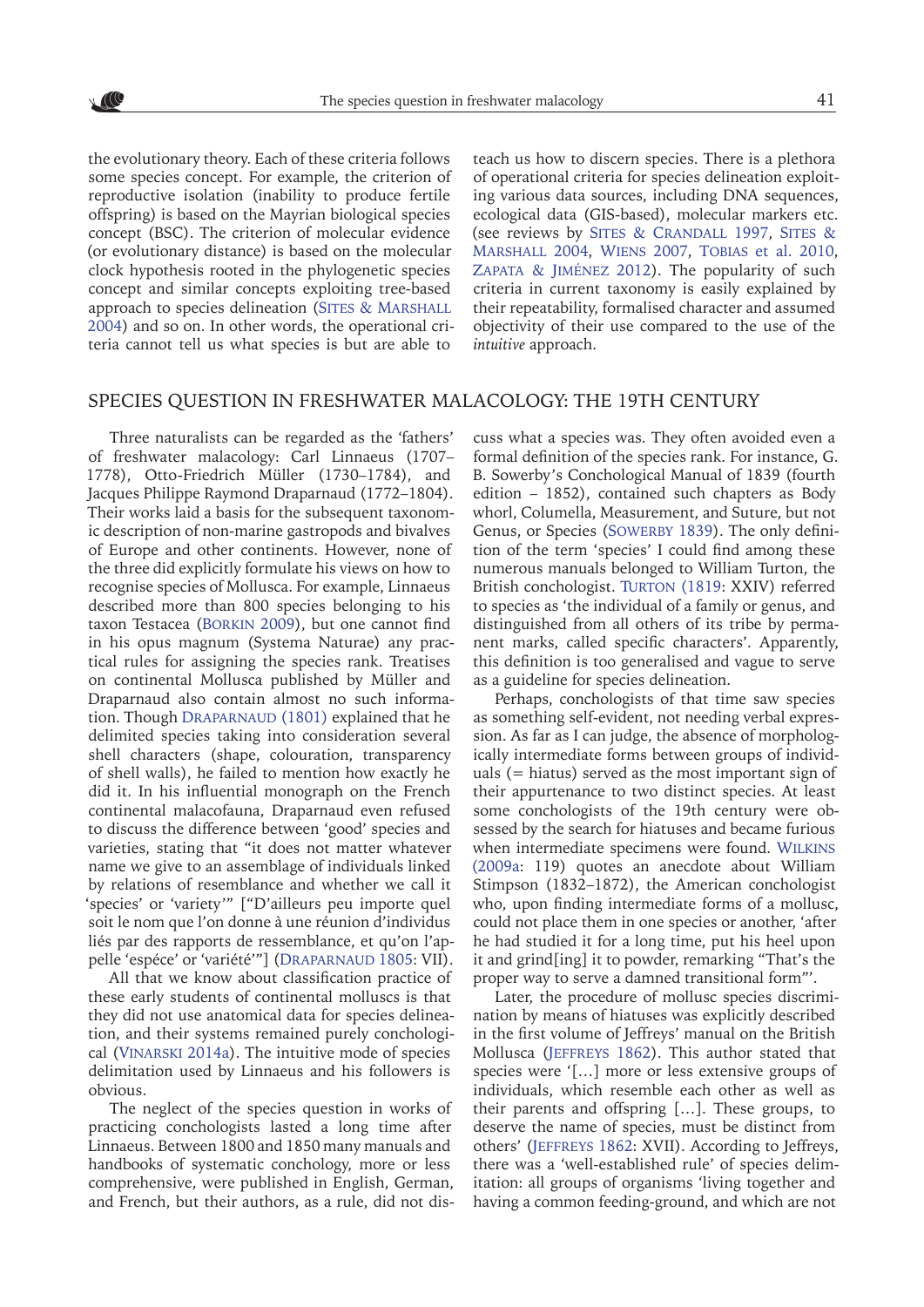connected or blended with each other by insensible gradations, are […] entitled to the rank of species' (J[effreys](#page-10-10) 1862: XIX). If two or more groups are connected by morphologically intermediate forms, they should be ranked as 'races' of a single species (J[effreys](#page-10-10) 1862). Essentially the same rule was proposed by COUTAGNE (1895).

This procedure has gained much popularity among malacologists because of its clarity and easiness. A similar way of recognising species boundaries may be found even in relatively recent sources (RADOMAN 1983, SHILEYKO 1984). For ex-

ample, [Shileyko](#page-11-11) (1984) recommends regarding two groups of snails inhabiting the same microhabitat as two good species if there is a clear phenetic gap between them.

Of course, a modern taxonomist knows that the absence of intermediate forms in itself is not only a diagnostic tool. It serves as a proxy for the likelihood of reproductive isolation between two groups of animals and indicates that there are two separate gene pools (DUBOIS 1988). I think that this 'gap rule' is the oldest of all operational criteria for species delineation used by malacologists.

# THE *NOUVELLE ÉCOLE* AND ITS TAXONOMIC PHILOSOPHY

Probably, the members of the circle of conchologists known as the 'New School' ('Nouvelle École' in French) were the first workers to develop clear quantitative guidelines for assigning species rank in continental molluscs. Dance (1970) provided an excellent story of the Nouvelle École and its activity. This school, led by Jules René Bourguignat (1829–1892), gained a bad reputation among contemporary zoologists. The 'Bourguignatians' are notoriously known as horrendous species splitters, whose scientific production consisted mostly in the description of tens and hundreds of new species of snails and bivalves. The genera and subgenera introduced by them were also quite numerous (GRAF 2010). To give an illustration, let us compare the numbers of species in some families of freshwater molluscs accepted by LOCARD (1893), one of the disciples of Bourguignat, and by the modern authors (Table 1). These numbers pertain to the French malacofauna only, but the drastic difference between the two estimates speaks for itself. Almost each freshwater mollusc species accepted in the conchological literature of the first half of the 19th century was split by the Bourguignatians into a series of separate species, though the differences among these minor taxa were barely discernible (KOBELT 1881a). For example, LOCARD (1893) recognised 12 species within his 'groupe du *Limnaea stagnalis*', six species of pearl mussels (corresponding to *Margaritifera margaritifera* s. lato) and so on.

Though this bizarre practice may seem to represent a version of the intuitive approach to classifi-

Table 1. Comparison of two estimates of freshwater mollusc species richness in the fauna of France

| Family      | LOCARD (1893)     | FALKNER et al. (2001) |
|-------------|-------------------|-----------------------|
| Unionidae   | $\approx 500$ (!) |                       |
| Lymnaeidae  | $\approx$ 130 (!) | 11                    |
| Planorbidae | 51                | 22.                   |
| Valvatidae  | 25                | 3                     |
| Physidae    | 24                |                       |
| Viviparidae | 11                | 3                     |

cation, the Nouvelle École had its own operational criteria of species delineation. Dance (1970: 83) summarised these criteria as follows: 'Any form with less than three constant characters was a variety; any form with three or more was a species and merited a name'. CHASTER (1907) ascribed the invention of this artificial system to Edward Forbes (1815–1854), but unfortunately he did not cite any publication of the latter.

It is very important to stress that for Bourguignat and his followers species were not more than abstractions. The practitioners of the Nouvelle École believed that there were no real entities in nature that would correspond to the taxonomist's species. LOCARD (1893: 136) insisted that 'the malacological species is a purely arbitrary notion demanded by naturalists for the sake of knowledge and classification of [living] beings' ['L'éspece malacologique est une notion purement arbitraire, indispensable aux naturalistes pour le besoin de la connaisance et de la classification des êtres']. In his earlier publication, entirely devoted to the question of species, LOCARD (1884: 18) characterised the species as 'a purely conventional thing that everyone understands, but cannot exactly define' ['une chose purement conventionnelle, que tout le monde comprend, mais ne peut exactement définir'].

This belief may have induced Bourguignat and his adherents to adopt such formalised and narrow criteria for recognising mollusc species.

Most contemporaries of the Nouvelle École, both in France and beyond, disliked Bourguignat and his taxonomic philosophy (Dance 1970). Among the strongest critics were the German Wilhelm Kobelt (1840–1916) and the American Charles Simpson (1846–1932). Kobelt expressed his extreme disgust with the Nouvelle École industry of creation of new species and refused to include many of these taxa into his catalogue of the European continental molluscs (KOBELT 1881a; see also KOBELT 1886). Simpson [\(1889\)](#page-12-16) published a short critical note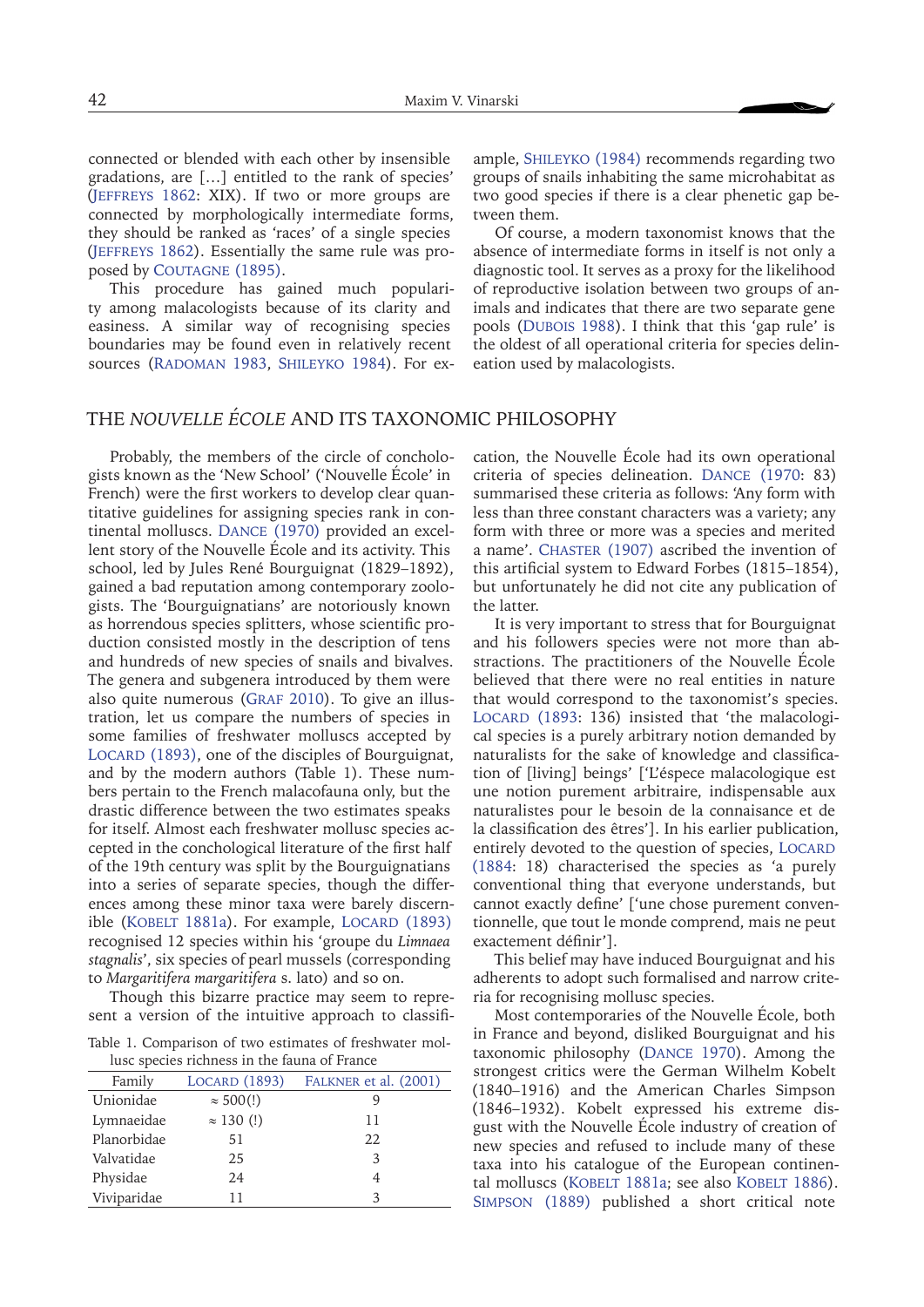against Bourguignat's principles of classification and later, in 1900, concluded that 'life is too short and valuable to be wasted in any attempt at deciphering such nonsense' as the system proposed by the Bourguignatians ([Simpson](#page-12-17) 1900: 513).

However, the methods advocated by the critics were not as operational as the Bourguignatian ones. For example, KOBELT (1881b: 67; quoted after GIUSTI [& Manganelli](#page-10-4) 1992) explicitly claimed his adherence to a truly intuitive and subjective manner of delineation of species boundaries: 'I obey a simple, practical rule, no matter how unscientific it may be. I call a good species what I can diagnose without long and careful comparisons and measurements. That which I can distinguish only by precise measurements I call a variety' ['Ich halte mich dabei an einen vielleicht nicht wissenschaftlichen, aber praktischen Character: was ich jederzeit ohne lange und sorgsame Vergleichung und Messung erkennen kann, das nenne ich eine gute Art; was ich aber nur durch eine genaue Messung unterscheiden kann, betrachte ich einstweilen als Varietät'].

Besides, it seems that Kobelt himself, like Bourguignat and Locard, denied the objective existence of species in nature. At least, in one of his publications, Kobelt declared that, for him, the species 'is not a concrete, but an abstract that the collector makes out to find his way through the chaos of forms, and which he therefore completely embrac-

es according to his needs' ['Die "Art" ist für mich kein Concretum, sondern ein Abstractum, das der Sammler sich macht, um sich in dem Formenchaos zurecht zu finden und das er deshalb ganz seinen Bedürfnissen gemäss umgränzt'] (KOBELT 1886: 1).

At the same time, other malacologists promoted more advanced views on classification of molluscan species. This progress was, at least partly, stimulated by the reception of Darwin's evolutionary theory. Having discussed shell variation in land and freshwater snails from the point of view of the 'struggle for existence' theory, Clessin (1876) concluded that the shell characters were of small significance for species delimitation and that 'good' species of molluscs should be based on soft body characters.

In North America, Tryon [\(1882\)](#page-12-18) proposed a new notion of species category that may be called a 'phylogenetic' one. Though the definition of species given by the author ([Tryon](#page-12-18) 1882: 250) is very generalised, it contains an important specification: species is constituted by 'all the specimens or individuals, which are so much alike that we may reasonably believe them *to have descended from a common stock*' (italics added by me). However, he proposed no operational criteria for species delineation.

All these attempts to clarify the evolutionary aspect of species category are of great interest since they foresee the theoretical developments made in the 20th century.

#### SPECIES QUESTION IN FRESHWATER MALACOLOGY: THE 20TH CENTURY

The 20th century saw drastic changes in biologists' attitude toward species. During the first decades of the century, the evolutionary theory became universally accepted, and new branches of life sciences (population genetics, biometry) arose (B[owler](#page-9-9) [2009\)](#page-9-9). Quantitative methods of research started to spread slowly among taxonomists. The so-called 'population thinking' in biology shifted the emphasis from the study of individuals to the study of representative samples of conspecific animals inhabiting the same habitat and constituting a reproductively coherent entity (population) ([Mayr](#page-11-12) 1982). The 'biological' definition of species ([Mayr](#page-11-7) 1942, [1963](#page-11-0), [1982](#page-11-12)) used by proponents of the BSC was the most popular one in the middle of the 20th century, including the community of malacologists (HUBENDICK 1951, [1954,](#page-10-3) [Starobogatov 1968](#page-12-3)).

The direct test of genetic incompatibility which is required by BSC to demonstrate that there is no gene flow between two species was possible by means of breeding experiments. It was repeatedly stressed by various authors (HUBENDICK 1951, STAROBOGATOV [1968,](#page-12-3) [1996](#page-12-5)a, [Meier-Brook](#page-11-3) 1993) that the practicability of this method in studies on freshwater

molluscs is rather limited. Generally, crossing experiments were seldom carried out by 'freshwater' malacologists, though I would cite here several case studies of this kind (KRUGLOV & STAROBOGATOV [1985,](#page-10-12) [Katoh & Ribi](#page-10-13) 1996, Dillon [et al. 2002,](#page-9-10) [2011](#page-9-11)).

There was hope to ensure objective recognition of natural species of animals by means of a thorough study of their morphological variation. In freshwater malacology, this high hope was expressed by HUBENDICK (1954: 9), who thought that 'in practice species discrimination among limnic snails means, in the first place, study of morphological variation, definition of its limits and isolation of the distinguishing characters'. Much earlier, COUTAGNE (1895: 23) stated that 'it is […] possible by purely morphological study of a large number of individuals, to arrive indirectly at the rational delimitation of specific groups' ['on peut néanmoins, par l'étude purement morphologique d'un grand nombre d'individus, arriver indirectement à la délimitation rationnelle des groupes spécifiques'].

Continental molluscs, and especially their shells, were among the most popular objects of early biometrical studies, starting from works of WELDON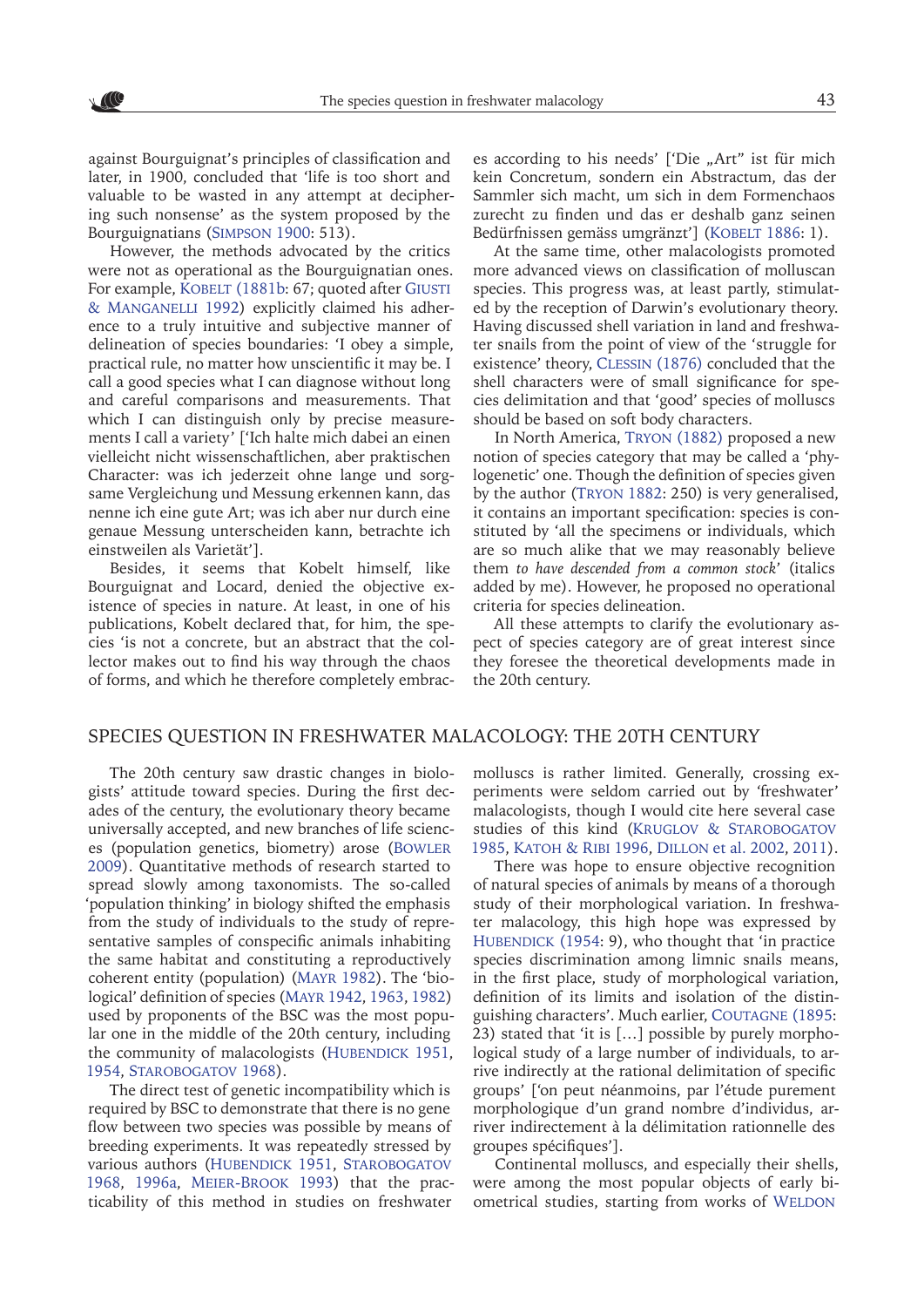[\(1901](#page-12-19), [1904\)](#page-12-20), one of the first biometricians. For example, in Russia alone, between 1923 and 1928 no less than six large papers devoted to studying of conchological variation of a single freshwater species, the great pond snail (*Lymnaea stagnalis*), appeared (Zhadin 1923, 1928, Terentiev 1927, [Rumiantsev](#page-11-13) [1928,](#page-11-13) [Shvansky 1928](#page-12-21), [Zakhvatkin 1928](#page-13-1)). One of these publications was co-authored by Theodosius Dobzhansky, who later became one of the most influential geneticist of the 20th century (DOBZHANSKY & [Kossakowsky 1925\)](#page-9-12).

One of the first attempts to utilise measurements and their ratios for species discrimination was undertaken by Bourguignat, who invented his own scheme of measuring mussel shells (Dance 1970). He apparently tried to gain some quantitative support for the 'minor' species that he could discern, but, again, such practice was strongly criticised by KOBELT (1886) who saw it as a means for uncontrollable species splitting. As KOBELT (1886) said, Servain (one of Bourguignat's pupils) created new 'species' of unionid mussels with a ruler in his hands and did not realise that some of these 'species' represented merely age classes.

The rise of biometrical techniques in the first three decades of the last century meant that the study of animal variation became a truly exact science. As a result of thorough works on intraspecific variation of continental molluscs, the number of recognised species and varieties declined dramatically (especially in comparison with the mammoth numbers of taxa accepted by the Nouvelle École practitioners). One of the most often cited examples of this drastic decline in the numbers of accepted species is HUBENDICK's [\(1951\)](#page-10-11) monograph. During his taxonomic study on the recent Lymnaeidae HUBENDICK (1951) reduced the huge number of 1,150 species and varieties of pond snails introduced prior to 1951 to a total of slightly under 40 species.

The biometrical approach to species delineation in freshwater molluscs was promoted by Ya. I. [Starobogatov](#page-12-3) in the USSR (STAROBOGATOV 1968, [1977\)](#page-12-4); he described a simple and operational procedure of assigning species rank based on the wellknown Student's t-test. Theoretically, this procedure was based on the BSC. STAROBOGATOV (1968) acknowledged that it was rather difficult to perform crossing experiments with many species of freshwater snails and bivalves due to their hermaphroditism. Therefore no direct test of genetic incompatibility between a pair of alleged species was possible, and STAROBOGATOV (1968, [1977\)](#page-12-4) proposed to use the criterion of statistical significance of a difference between two samples as a proxy for the existence of reproductive barrier separating them. One must only compare the mean values of a certain quantitative character in two syntopic samples by means

of Student's t-test to reveal whether the two belong to different statistical populations (= biological species). It was even stated that the existence of significant differences in a single conchological feature (e.g. shell width/height ratio) between two syntopic samples meant that they belonged to different populations i.e. were not conspecific ([Lazareva 1967,](#page-11-14) STAROBOGATOV 1968, [1977\)](#page-12-4).

Later, more powerful techniques for species discrimination, based on multivariate statistics, were introduced into the systematics of freshwater molluscs ([Mehlhop & Cifelli](#page-11-15) 1997).

A quite different approach to species delimitation used in the 20th century zoological systematics was the biochemical one (THROCKMORTON 1968). In the 1960–1980s, three basic types of experimental biochemical taxonomy techniques were applied to freshwater Mollusca: chromatography, electrophoresis, and immunology (serology). Davis [\(1978\)](#page-9-13) and [Meier-Brook](#page-11-3) (1993) published reviews of these as applied to aquatic snails, with many examples of their practical use for recognising species. All these methods were aimed at identification of genotypic characters, including amino acid analysis of proteins, allowing thereby to characterise populations, species, or higher taxa of molluscs, and to assess relationships among them (Davis [1978](#page-9-13)). Allozyme electrophoresis was the most popular. Davis [\(1994:](#page-9-14) 3) praised it as 'an ideal tool for population genetics as applied to delineating species'. In today's malacological practice, all these techniques have been almost totally replaced with more effective methods of DNA taxonomy since the middle 1990s ([Winnepennickx](#page-13-2) et al[. 1994,](#page-13-2) [Bargues & Mas-Coma](#page-8-3) 1997).

Cytotaxonomy also attracted many practitioners in the malacological systematics of the last century ([Patterson & Burch 1978,](#page-11-16) [Meier-Brook 1993](#page-11-3)) and was still in some use at the dawn of the new millennium ([Garbar & Korniushin](#page-9-15) 2002, [2003,](#page-9-16) PERSHKO 2011). The significance of karyotype as a tool for delineation of species and higher taxa of Mollusca proved to be relatively small (M[inichev](#page-11-18) [1974,](#page-11-18) PATTERSON & BURCH 1978). Haploid numbers within many large taxa of freshwater molluscs are very conservative. For example, such a morphologically diverse family as Lymnaeidae shows a narrow range of variation in haploid numbers  $(n =$ 16–19); in the vast majority of species of the subfamily Planorbinae the haploid number is  $n = 18$ , etc. (PATTERSON  $& BURCH$  1978). There are few known cases among freshwater molluscs when closely allied species differ from each other in their chromosome numbers. Perhaps, the most prominent example of this kind was found among the African representatives of the pulmonate genus *Bulinus* O. F. Müller, 1781, with the chromosome numbers  $2n = 36, 72,$ 108 and 144 forming a series of polyploid species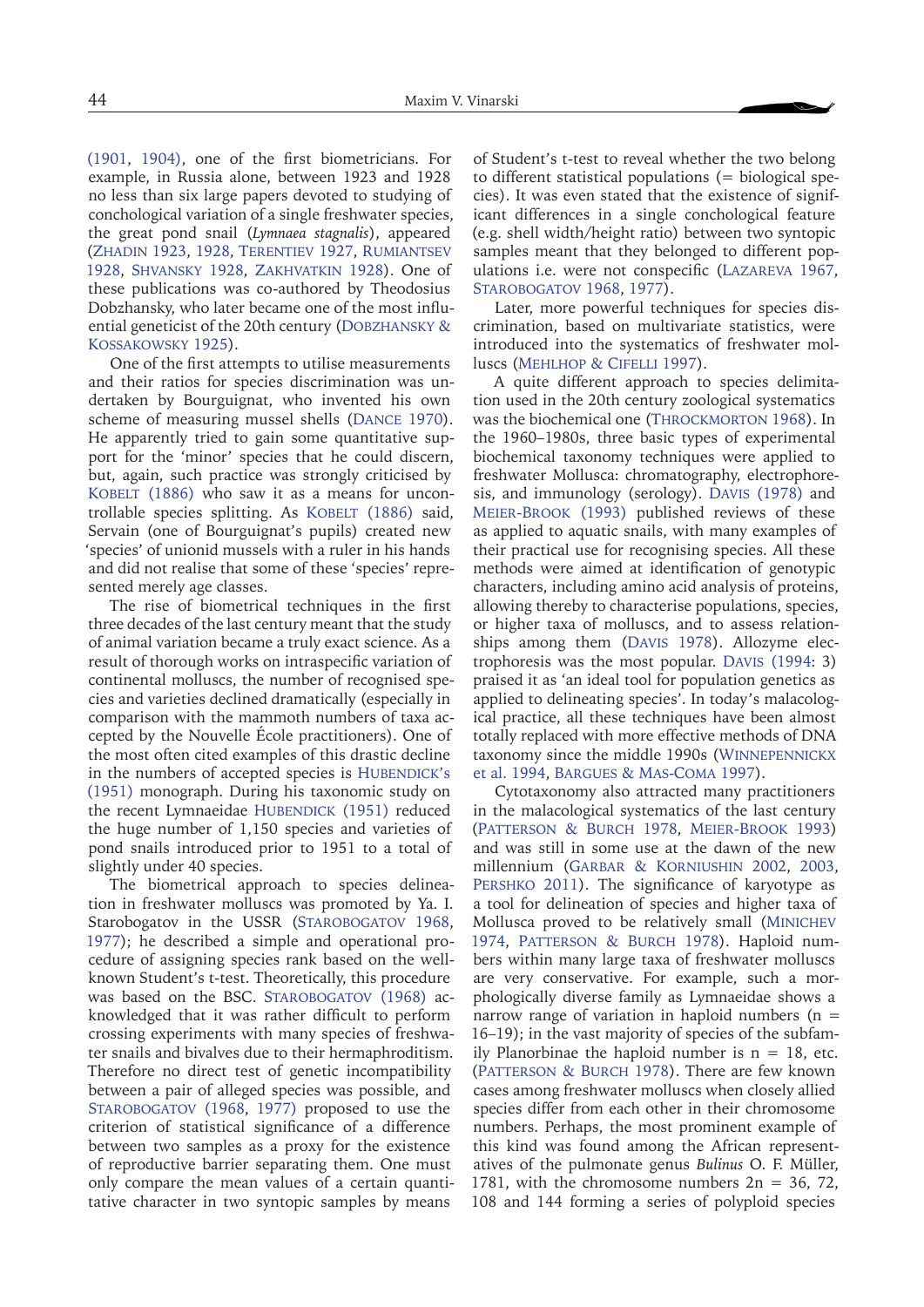([Brown & Wright](#page-9-17) 1972, [Patterson & Burch](#page-11-16) [1978,](#page-11-16) [Brown](#page-9-18) 1994).

However, there is ample evidence that closely related mollusc species can be distinguished by fine details of their chromosome morphology, not by their haploid numbers. For example, four species of the genus *Theodoxus* Montfort, 1810 (Neritidae) from

Spain differ from each other in the chromosome lengths and the centromere indices of chromosome pairs (Baršiene et al. 2000b). Interspecific differences in the chromosome morphology have been revealed in other families of freshwater snails, including Lymnaeidae ([Garbar & Korniushin](#page-9-16) 2003) and Viviparidae (Baršiene et al. 2000a).

# THE 'COMPARATORY' SYSTEMATICS OF FRESHWATER MOLLUSCA AND THE DEBATES AROUND IT

Perhaps, the most controversial and peculiar approach to the species problem in freshwater malacology within the last fifty years was the so-called 'comparatory' systematics widely practiced in the former USSR during the 1970s–2000s. Its history started in 1971 when a short article on the taxonomic significance of the frontal section contour of the bivalve shell valve appeared (LOGVINENKO & STAROBOGATOV [1971\)](#page-11-19). [Logvinenko & Starobogatov](#page-11-19) (1971) hypothesised that this character was species-specific and thus might be useful both for taxonomic recognising of valid species and for their subsequent identification by practitioners.

The authors were practicing malacologists well known for their revision of the Caspian Sea gastropods ([Logvinenko & Starobogatov](#page-11-20) 1968). Later, Starobogatov became one of the most influential Russian zoologists of the 20th century who eruditely contributed not only to freshwater molluscs systematics but also to a wide array of topics, from theoretical biology to evolutionary ecology. He had many disciples who worked across the former USSR and was an informal leader of the Soviet freshwater malacology of the second half of the last century (N[esis](#page-11-21) [1992\)](#page-11-21). Starobogatov popularised the 'comparatory' method and attempted to apply it to the taxonomic revision of almost all families of aquatic snails and bivalves inhabiting the former USSR territory (except Dreisseniidae). There was also one, rather unsuccessful, attempt to construct a 'comparatory' system of a single taxon of terrestrial snails (genus *Cochlicopa*) ([Starobogatov](#page-12-23) 1996b). According to Starobogatov (SHIKOV & ZATRAVKIN 1991), the 'comparatory' method was a practical application of the well-known Raup [\(1966\)](#page-11-23) geometrical model of shell coiling to taxonomy. The procedure was, in essence, visual comparison (hence the name of the method) of Raup's parameters of the studied shell with a stencil drawn from another object of known identity (for example, holotype) (Fig. 1). It is most suitable for snails with turbospiral shells where one can see all the whorls simultaneously (STAROBOGATOV, after SHIKOV & ZATRAVKIN 1991). Since the methodology of the 'comparatory' approach was repeatedly reviewed in English ([Shikov & Zatravkin](#page-11-22) 1991, [Kafanov](#page-10-14) 1998, Korniushin 1998, [Graf](#page-10-5) 2007), I can omit here all other technical details and proceed to the discussion of the practical consequences of the 'comparatory' taxonomy. These consequences are very contradictory and have generated a series of polemic articles, the most recent of which are those by GRAF [\(2007\)](#page-10-5), BOLOTOV et al. (2013), and BOGATOV [\(2009](#page-9-19), 2013, [2014\).](#page-9-20)

The most disputed outcome of the 'comparatory' systematics is the extreme taxa splitting, at the genus and species levels, practiced by its adherents. The system of freshwater Mollusca developed by Starobogatov and his co-workers is drastically different from what is common in Western Europe (Korniushin 1998, [Graf 2007](#page-10-5), [Vinarski &](#page-12-6)  [Andreeva](#page-12-6) 2007, [Vinarski & Kramarenko](#page-12-24) 2015). [Vinarski & Kantor](#page-12-25) (2016), in their catalogue of the



Fig. 1. Procedure of comparison of a shell contour (1) with a drawn stencil (2), within the framework of 'comparatory' method. After SHIKOV & ZATRAVKIN (1991)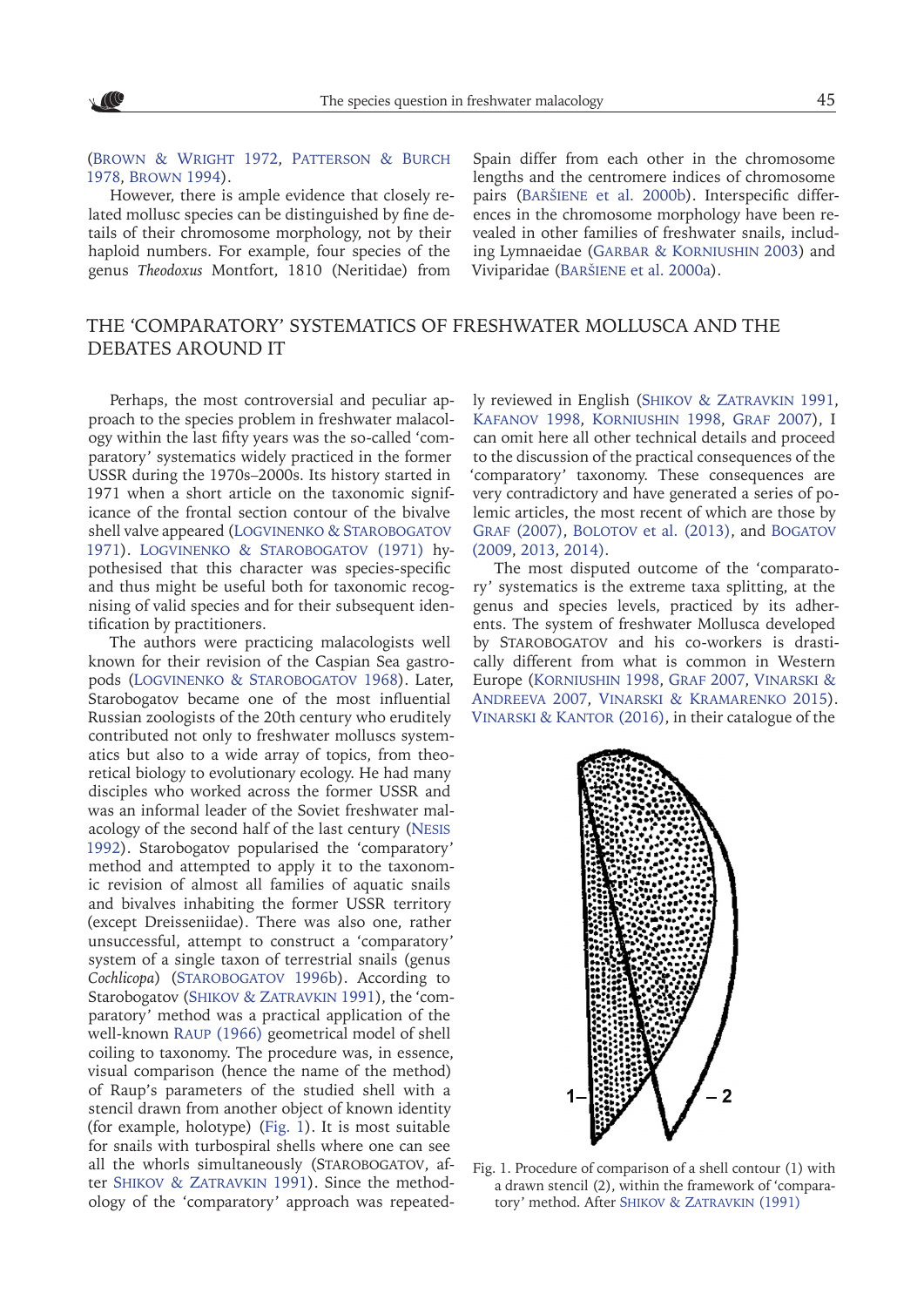ex-USSR freshwater Mollusca, published tables with a detailed comparison of these two systems. The number of species accepted as valid by the followers of the 'comparatory' method was 3–5 (in some taxa up to 10) times higher than the corresponding values in publications of their Western European counterparts. This result was strongly criticised by malacologists working beyond the former USSR ([Meier-Brook 1993](#page-11-3), Bank et al[. 2006,](#page-8-4) [Graf](#page-10-5) 2007). REISCHÜTZ (1994), in a brief polemic note, even equated it with the revival of the Nouvelle École ('Bourguignatismus').

Though STAROBOGATOV himself insisted that the contour specificity as such was not the ultimate proof of species validity ([Shikov & Zatravkin](#page-11-22) 1991, see also [Bogatov](#page-9-20) 2014), some of his followers adopted the hypothesis of [Logvinenko & Starobogatov](#page-11-19) [\(1971\)](#page-11-19) as a working tool for producing new species of Mollusca. For example, Timm [\(1976:](#page-12-26) 37) insisted that the frontal section contour 'is invariable within the limits of a species […]. Even in the case of very similar species, the curves are entirely different'. Zatravkin (in [Shikov & Zatravkin](#page-11-22) 1991: 157) expressed his belief that only by using this method 'one can determine almost all species of freshwater Bivalvia'. A Pandora's box was opened.

There was a lengthy discussion about the geometric foundations of the 'comparatory' method ([Kafanov 1975,](#page-10-15) [1998](#page-10-14), [Bogatov](#page-9-20) 2014), however, whether or not the method was mathematically correct, the validity of the 'comparatory' species had to be checked by independent methods. The first attempts to test it were based on cytotaxonomy ([Pershko](#page-11-17) 2011) and multivariate statistical analyses (Sergeeva [et al. 2008](#page-11-24), [Klishko](#page-10-16) 2014, V[inarski](#page-12-27) [2014b](#page-12-27)). However, the DNA taxonomy is the most powerful and convincing tool to do it. Since 2010, a series of works of different authors dealing with molecular revisions of various 'comparatory' taxa has appeared. The family most intensively studied in this respect are the Unionidae (BOLOTOV et al. [2015](#page-9-21), Klishko [et al. 2014](#page-10-17), [2016,](#page-10-18) [2017;](#page-10-19) and some

others). Besides, the validity of several 'comparatory' species of the family Lymnaeidae (BOLOTOV et al[. 2014](#page-9-22), Aksenova [et al. 2016,](#page-8-5) [2017,](#page-8-6) [Vinarski](#page-12-28) et [al. 2016](#page-12-28)), and Pisidiidae (Voode 2017) has been checked.

In most of the above works, the hypothesis that the 'comparatory' species represented truly 'biological' entities was rejected after a thorough analysis of genetic data. For example, Klishko [et al. \(2017\)](#page-10-19) confirmed the traditional classification of the genus *Unio* Retzius, 1788 (Falkner [et al. 2001](#page-9-8)), and rejected the validity of a series of 'comparatory' species recognised within this genus by STAROBOGATOV et al. [\(2004\)](#page-12-29). In another publication (BOLOTOV [et al. 2015\)](#page-9-21), the authors showed that there were only three valid species in the family Margaritiferidae Henderson, 1929 in the Russian Far East, instead of the 11 species accepted in the 'comparatory' system.

On the other hand, some species of freshwater snails and bivalves recognised by STAROBOGATOV et [al. \(2004\)](#page-12-29) sustained the molecular test. These were two species of the lymnaeid genus *Radix* Montfort, 1810 of Asiatic Russia: *R.* (*Peregriana*) *dolgini*  (Gundrizer et Starobogatov, 1979) and *R.* (*P.*) *kamtschatica* (Middendorff, 1851) (Aksenova [et al. 2016,](#page-8-5) Vinarski [et al. 2016\)](#page-12-28), as well as two species of the unionid genus *Sinanodonta* Modell, 1945 (Saenko et al. 2017, Bespalaya [et al. 2018\)](#page-8-7). There is little doubt that, after a proper examination, a few of the remaining 'comparatory' species will turn out to represent biologically sound taxa. Therefore I can-not agree with GRAF [\(2007](#page-10-5): 78), who proposed to reject all the 'comparatory' species a priori as lack-ing 'an evolutionary or biological basis'. GRAF [\(2007](#page-10-5)) sees the 'comparatory systematics' as a revival of the hopelessly archaic typological approach to species delineation. In my turn, I would consider it as an early attempt to use the shell shape as a whole as a taxonomic character, the task that is today fulfilled by a sophisticated computer technique known as geometric morphometry.

# THE CHANGING FACE OF THE SPECIES PROBLEM IN FRESHWATER MALACOLOGY (INSTEAD OF CONCLUSIONS)

One who is reviewing current publications on the taxonomy of freshwater snails and bivalves may discern two clear and almost opposite trends. First, the operational approach to recognising species dominates over the conceptual one. In other words, most taxonomists avoid theoretical debates upon species concepts and strive to use more or less formalised criteria, especially those based on sophisticated analyses of genetic data. To cite a few recent studies, I

would mention papers of Araujo et al. (2017) and Vinarski [et al. \(2017\),](#page-12-30) in which two different statistical approaches to define species boundaries were applied: the generalised mixed Yule coalescence model, and the Poisson tree process (PTP) model. Both approaches use haplotypic data sets and as such do not deal with morphology of animals at all. To put it simply, the problem of species delineation, ceasing to be a task of biology, becomes a purely statistical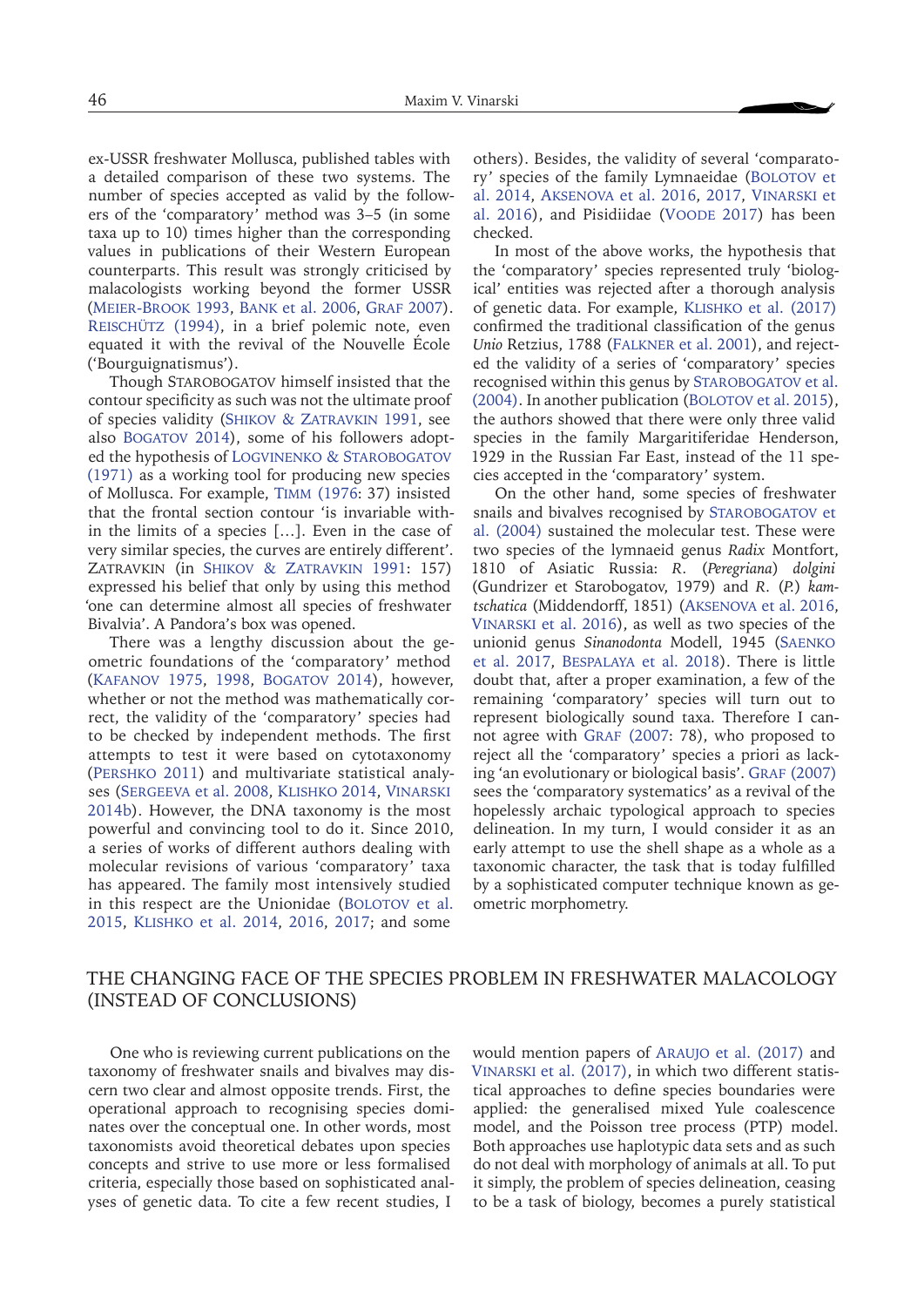enterprise. Species are no longer groups of living organisms made of flesh and blood; there is a tendency to see them as mathematical constructs. In my opinion, it is a sad tendency, despite all its operational value and 'objectivity'. I should note, however, that taxonomists are not bound to use statistical and molecular methods for species delineation; even today many new species and genera of freshwater molluscs are described without any molecular support (Páll-GERGELY 2017) and, sometimes, even on a purely conchological basis (see e.g. Grego et al. 2017).

A different trend of current taxonomy is a tendency to build a system on the 'integrative' foundation. Integrative approach is popular among today's malacologists, and a number of recently published papers on the taxonomy of freshwater snails and bivalves contains the word 'integrative' in their titles (see e.g. Haase [et al. 2007,](#page-10-20) Konopleva [et al. 2017,](#page-10-21) Páll-GERGELY et al. 2017).

According to GOULDING & DAYRAT (2016), integrative taxonomy is very young, 10–12 years old only. Actually, an integrative (or integrated) approach to systematics and species delineation was proposed in malacology 40 years ago, when Davis (1978) used this term explicitly. This author stated that 'the limits of species and genera, the establishment of a classification, and the awesome task of reconstructing

## REFERENCES

- <span id="page-8-5"></span>Aksenova O. V., Vinarski M. V., Bolotov I. N., Bespalaya Yu. V., Kondakov A. V., Paltser I. S. 2016. An overview of *Radix* species of the Kamchatka Peninsula (Gastropoda: Lymnaeidae). Bull. Russ. Far East. Malacol. Soc. 20: 5–27.
- <span id="page-8-6"></span>Aksenova O., Vinarski M., Bolotov I., Kondakov A., Bespalaya Yu., Tomilova A., Paltser I., Gofarov M. 2017. Two *Radix* spp. (Gastropoda: Lymnaeidae) endemic to thermal springs around Lake Baikal represent ecotypes of the widespread *Radix auricularia*. J. Zool. Syst. Evol. Res. 55: 298–309. [https://doi.org/10.1111/](https://doi.org/10.1111/jzs.12174%0D) [jzs.12174](https://doi.org/10.1111/jzs.12174%0D)
- Araujo R., Buckley D., Nagel K.-O., García-Jiménez R., MACHORDOM A. 2017. Species boundaries, geographic distribution and evolutionary history of the Western Palaearctic freshwater mussels *Unio* (Bivalvia: Unionidae). Zool. J. Linn. Soc. 182: 275–299. [https://](https://doi.org/10.1093/zoolinnean/zlx039%0D) [doi.org/10.1093/zoolinnean/zlx039](https://doi.org/10.1093/zoolinnean/zlx039%0D)
- <span id="page-8-2"></span>ATRAN S., MEDIN D. L. 2008. The native mind and the cultural construction of nature. MIT Press, Cambridge.
- <span id="page-8-4"></span>Bank R., Falkner G., Gittenberger E., Ripken T. E. J., Proschwitz T. von 2006. Check-lists and CLECOM: A response to Davis (2004). Malacologia 48: 321–327.
- <span id="page-8-3"></span>Bargues M. D., Mas-Coma S. 1997. Phylogenetic analysis of lymnaeid snails based on 18S rDNA sequences. Mol. Biol. Evol. 14: 569–577. [https://doi.org/10.1093/](https://doi.org/10.1093/oxfordjournals.molbev.a025794%0D) [oxfordjournals.molbev.a025794](https://doi.org/10.1093/oxfordjournals.molbev.a025794%0D)

phylogenies depends on utilizing all available data including information on morphology, ecological requirements and biogeography' (Davis [1978:](#page-9-13) 161). In those times, the allozyme analysis was the main source of genetic information for integrative taxonomy; now its has been replaced by DNA sequencing ([Goulding & Dayrat 2016](#page-9-23)).

It is my personal conviction that the truly integrative approach, with its emphasis on synthesis of all available sources of data, may smooth the extremities of the molecular and statistical reductionisms.

#### ACKNOWLEDGEMENT

I thank Dr KATRIN SCHNIEBS (Dresden, Germany) and PETER GLÖER (Hetlingen, Germany) for sending me some publications. In addition, I want to thank the Editor and two anonymous reviewers for their comments and advice. I am indebted to the organising committee of EuroMal 8 (Kraków, Poland) for giving me an opportunity to discuss the species problem during this meeting. The financial support for this work was obtained from grant from the President of Russia Grant Council (no. MD-2394.2017.4) and from the Russian Ministry of Education and Science (project No. 6.1352.2017/4.6).

- Baršiene J., Ribi G., Baršyte D. 2000a. Comparative karyological analisys of five species of *Viviparus* (Gastropoda, Prosobranchia). J. Mollus. Stud. 66: 259–271. [https://](https://doi.org/10.1093/mollus/66.2.259%0D) [doi.org/10.1093/mollus/66.2.259](https://doi.org/10.1093/mollus/66.2.259%0D)
- Baršiene J., Tapia G., Pujante A. M., Martinez-Orti A. 2000b. A comparative study of chromosomes in four species of *Theodoxus* (Gastropoda: Neritidae). J. Mollus. Stud. 66: 535–541. [https://doi.org/10.1093/mol](https://doi.org/10.1093/mollus/66.4.535%0D)[lus/66.4.535](https://doi.org/10.1093/mollus/66.4.535%0D)
- <span id="page-8-1"></span>BERLIN B. 1973. Folk systematics in relation to biological classification and nomenclature. Annu. Rev. Ecol. Syst. 4: 259–271. [https://doi.org/10.1146/annurev.](https://doi.org/10.1146/annurev.es.04.110173.001355%0D) [es.04.110173.001355](https://doi.org/10.1146/annurev.es.04.110173.001355%0D)
- <span id="page-8-7"></span>Bespalaya Yu. V., Bolotov I. N., Aksenova O. V., Gofarov M. Yu., Kondakov A. V., Vikhrev I. V., Vinarski M. V. 2018. DNA barcoding reveals joint invasion of two cryptic *Sinanodonta* mussel species (Bivalvia: Unionidae) into the largest Siberian river. Limnologica (in press). [https://doi.org/10.1016/j.lim](https://doi.org/10.1016/j.limno.2017.11.009%0D)[no.2017.11.009](https://doi.org/10.1016/j.limno.2017.11.009%0D)
- <span id="page-8-0"></span>BOETERS H. D. 1979. Species concept of prosobranch freshwater molluscs in Western Europe, 1. Malacologia 18: 57–60.
- BOETERS H. D. 1982. Species concept of prosobranch freshwater molluscs in Western Europe, 2. Malacologia 22: 499–504.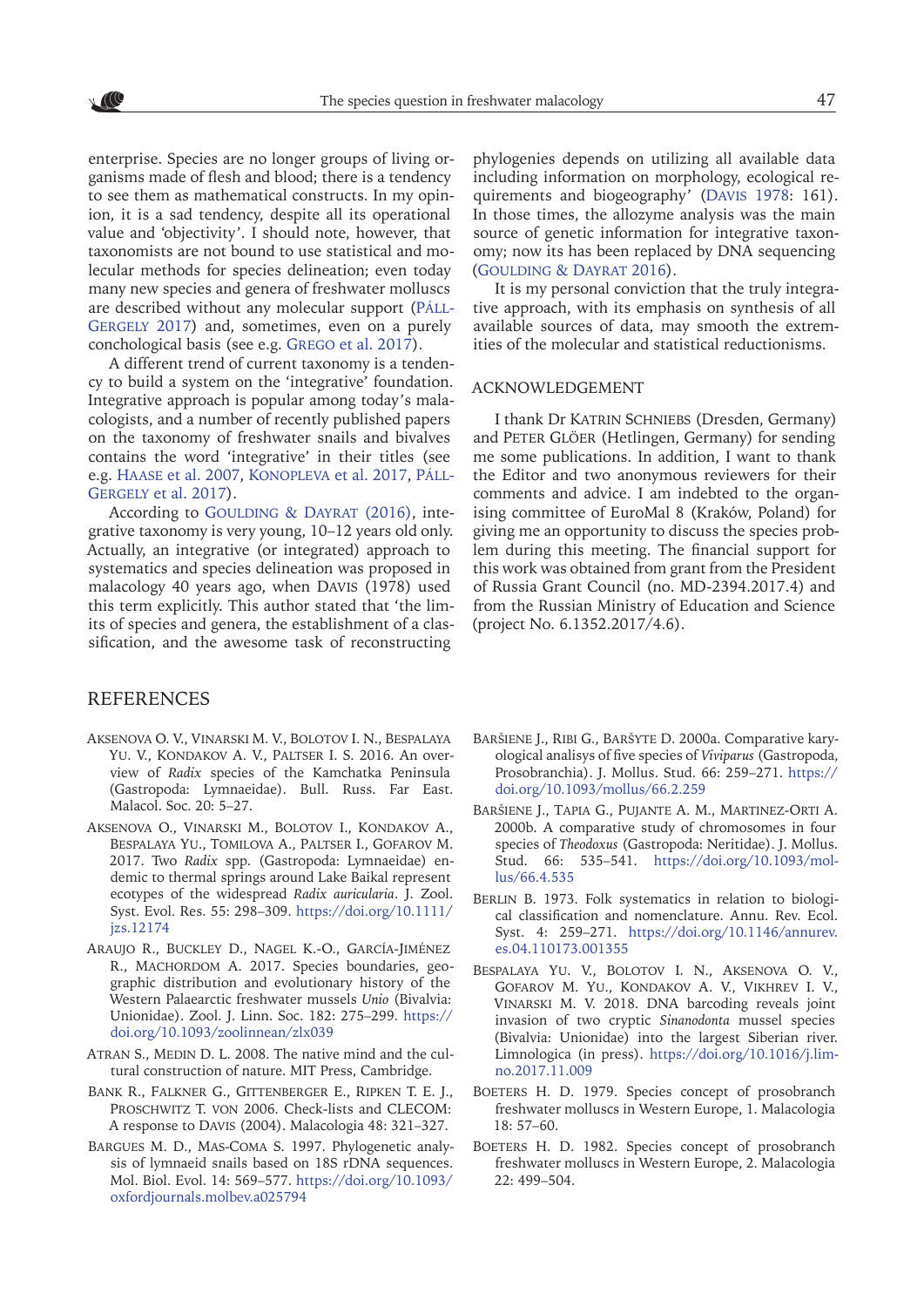- <span id="page-9-19"></span>Bogatov V. V. 2009. Do European pearl oysters of the genus *Margaritifera* (Mollusca, Bivalvia) belong to one species? Biol. Bull. 36: 418–420. [https://doi.org/10.1134/](https://doi.org/10.1134/S1062359009040177%0D) [S1062359009040177](https://doi.org/10.1134/S1062359009040177%0D)
- Bogatov V. V. 2013. A lenghty discussion concerning the composition of the genus *Margaritifera* Schum., 1915 (Mollusca, Bivalvia). Biol. Bull. 40: 488–491. [https://](https://doi.org/10.1134/S1062359013050026%0D) [doi.org/10.1134/S1062359013050026](https://doi.org/10.1134/S1062359013050026%0D)
- <span id="page-9-20"></span>Bogatov V. V. 2014. Does the comparatorial method have a future in diagnostics of large bivalves (Bivalvia: Unionida)? Izvestiya RAN. Ser. biol. 3: 309–320.
- <span id="page-9-22"></span>Bolotov I., Bespalaya Yu., Aksenova O., Aksenov A., Bolotov N., Gofarov M., Kondakov A., Paltser I., Vikhrev I. 2014. A taxonomic revision of two local endemic *Radix* spp. (Gastropoda: Lymnaeidae) from Khodutka geothermal area, Kamchatka, Russian Far East. Zootaxa 3869: 585–593. [https://doi.](https://doi.org/10.11646/zootaxa.3869.5.9%0D) [org/10.11646/zootaxa.3869.5.9](https://doi.org/10.11646/zootaxa.3869.5.9%0D)
- <span id="page-9-21"></span>Bolotov I. N., Bespalaya Yu. V., Vikhrev I. V., Aksenova O. V., Aspholm P. E., Gofarov M. Y., Klishko O. K., Kolosova Y. V., Kondakov A. V., Lyubas A. A., PALTSER I. S., KONOPLEVA I. S., TUMPEESUWAN S., Bolotov N. I., Voroshilova I. S. 2015. Taxonomy and distribution of freshwater pearl mussels (Unionoida: Margaritiferidae) of the Russian Far East. PLoS ONE 10: e0122408. [https://doi.org/10.1371/journal.](https://doi.org/10.1371/journal.pone.0122408%0D) [pone.0122408](https://doi.org/10.1371/journal.pone.0122408%0D)
- Bolotov I. N., Makhrov A. A., Bespalaya Yu. V., Vikhrev I. V., Aksenova O. V., Aspholm P. E., Gofarov M. Yu., Ostrovskii A. N., Popov I. Yu., Paltser I. S., Rudzite M., Rudzitis M., Voroshilova I. S., Sokolova S. E. 2013. Results of testing the comparatory method: The curvature of the shell valve frontal section is inappropriate as a systematic character for the freshwater pearl mussel genus *Margaritifera*. Biol. Bull. 40: 221–231. [https://doi.org/10.1134/S1062359013020027](https://doi.org/10.1134/S1062359013020027%0D)
- <span id="page-9-3"></span>Borkin L. J. 2009. Carl Linnaeus (1707–1778) as zoologist. Trudy Zool. Inst. RAN Suppl. 1: 9–78.
- <span id="page-9-9"></span>Bowler P. J. 2009. Evolution: the history of an idea. The California University Press, Berkeley.
- <span id="page-9-18"></span>Brown D. S. 1994. Freshwater snails of Africa and their medical importance. Taylor & Francis, London.
- <span id="page-9-17"></span>BROWN D. S., WRIGHT C. A. 1972. On a polyploid complex of freshwater snails (Planorbidae: *Bulinus*) in Ethiopia. J. Zool. 167: 97–132. [https://doi.](https://doi.org/10.1111/j.1469-7998.1972.tb01723.x%0D) [org/10.1111/j.1469-7998.1972.tb01723.x](https://doi.org/10.1111/j.1469-7998.1972.tb01723.x%0D)
- <span id="page-9-7"></span>Chaster G. W. 1907. Species and variation. J. Conchol. 12: 20–32.
- Clessin S. 1876. Was ist Art, was Varietät. Jahrb. Deutsch. Malak. Ges. 3: 155–161.
- <span id="page-9-6"></span>Coutagne G. 1895. Recherches sur le polymorphisme des mollusques de France. Alexandre Rey, Lyon. [https://](https://doi.org/10.5962/bhl.title.11746%0D) [doi.org/10.5962/bhl.title.11746](https://doi.org/10.5962/bhl.title.11746%0D)
- Dance S. P. 1970. "Le fanatisme du nobis": a study of J.-R. Bourguignat and the "Nouvelle École". J. Conchol. 27: 65–86.
- <span id="page-9-13"></span>Davis G. M. 1978. Experimental methods in molluscan systematics. In: FRETTER V., PEAKE J. (eds.). Pulmonates. Vol. 2A. Academic Press, London, pp. 99–169.
- <span id="page-9-14"></span>Davis G. M. 1994. Molecular genetics and taxonomic discrimination. Nautilus Suppl. 2: 3–23.
- Davis G. M. 2004. Species check-lists: death or revival of the Nouvelle École? Malacologia 46: 227–231.
- <span id="page-9-11"></span>Dillon R. T., Wethington A. R., Lydeard C. 2011. The evolution of reproductive isolation in a simultaneous hermaphrodite, the freshwater snail *Physa*. BMC Evol. Biol. 11: 144. [https://doi.org/10.1186/1471-2148-11-](https://doi.org/10.1186/1471-2148-11-144%0D) [144](https://doi.org/10.1186/1471-2148-11-144%0D)
- <span id="page-9-10"></span>Dillon R. T., Wethington A. R., Rhett J. M., Smith T. P. 2002. Populations of the European freshwater pulmonate *Physa acuta* are not reproductively isolated from American *Physa heterostropha* or *Physa integra*. Invert. Biol. 121: 226–234. [https://doi.](https://doi.org/10.1111/j.1744-7410.2002.tb00062.x%0D) [org/10.1111/j.1744-7410.2002.tb00062.x](https://doi.org/10.1111/j.1744-7410.2002.tb00062.x%0D)
- <span id="page-9-12"></span>Dobzhansky Th. G., Kossakovsky L. V. 1925. Variation of *Limnaea stagnalis* of waterbodies of the Kiev neighbourhood. Trydy Pervogo Vserossiyskogo Gidrologicheskogo S'ezda, Leningrad: 481–483.
- <span id="page-9-4"></span>Draparnaud J. P. R. 1801. Tableau des mollusques terrestres et fluviatiles de la France. Renaud et Bossange, Masson et Besson, Montpellier-Paris. [https://doi.](https://doi.org/10.5962/bhl.title.40947%0D) [org/10.5962/bhl.title.40947](https://doi.org/10.5962/bhl.title.40947%0D)
- <span id="page-9-5"></span>Draparnaud J. P. R. 1805. Histoire naturelle des mollusques terrestres et fluviatiles de la France. D. Colas, Paris.<https://doi.org/10.5962/bhl.title.12856>
- Dubois A. 1988. The genus in zoology: A contribution to the theory of evolutionary systematics. Mém. Mus. Nat. Hist. Nat. series A*.* 140: 1–124.
- <span id="page-9-2"></span>Dubois A. 2008. A partial but radical solution to the problem of nomenclatural taxonomic inflation and synonymy load. Biol. J. Linn. Soc. 93: 857–863. [https://doi.](https://doi.org/10.1111/j.1095-8312.2007.00900.x%0D) [org/10.1111/j.1095-8312.2007.00900.x](https://doi.org/10.1111/j.1095-8312.2007.00900.x%0D)
- Dubois A. 2011. Species and "strange species" in zoology: Do we need a "unified concept of species"? C. R. Palevol. 10: 77–94. <https://doi.org/10.1016/j.crpv.2011.01.002>
- <span id="page-9-0"></span>Ereshefsky M. (ed.) 1992. The units of evolution: essays on the nature of species. A Bradford Book, The MIT Press, Cambridge (MA).
- <span id="page-9-8"></span>Falkner G., Bank R. A., Proschwitz T. von 2001. Checklist of the non-marine molluscan species-group taxa of the states of Northern, Atlantic and Central Europe (CLECOM I). Heldia 4: 1–76.
- <span id="page-9-1"></span>Fraser C., Alm E. J., Polz M. F., Spratt B. G., Hanage W. P. 2009. The bacterial species challenge: Making sense of genetic and ecological diversity. Science 323: 741– 746. <https://doi.org/10.1126/science.1159388>
- <span id="page-9-15"></span>Garbar A. V., Korniushin A. V. 2002. Karyotypes of two European species of the genus *Lymnaea* with disputable taxonomic status (Gastropoda: Pulmonata: Lymnaeidae). Malakol. Abh. 20: 235–246.
- <span id="page-9-16"></span>Garbar A. V., Korniushin A. V. 2003. Karyotypes of European species of *Radix* (Gastropoda: Pulmonata: Lymnaeidae) and their relevance to species distinction within the genus. Malacologia 45: 141–148.
- <span id="page-9-23"></span>GOULDING T. C., DAYRAT B. 2016. Integrative taxonomy: Ten years of practice and looking into the future. Arch. Zool. Mus. Lomonosov Moscow State Univ. 54: 111– 139.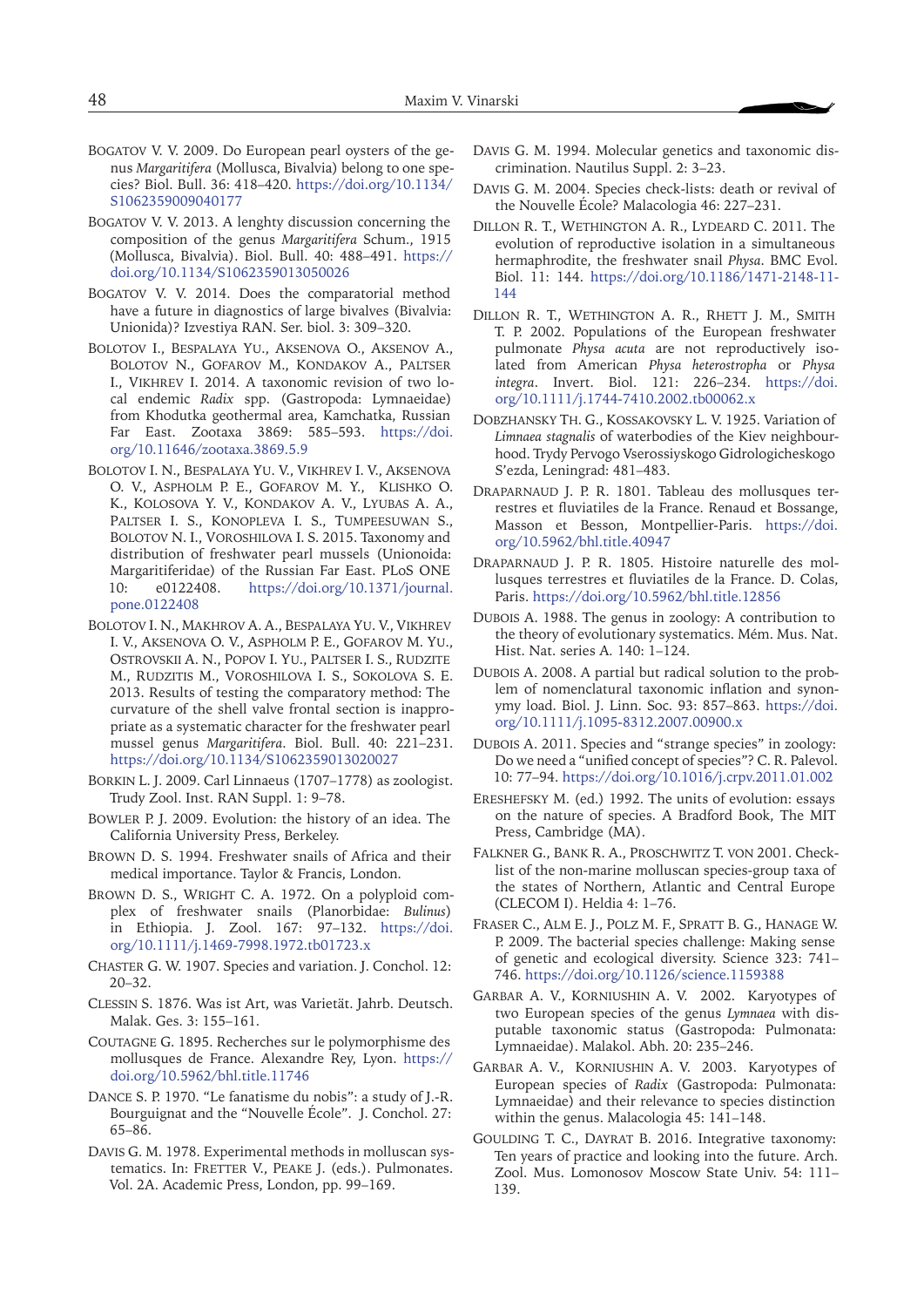<span id="page-10-4"></span>Giusti F., Manganelli G. 1992. The problem of the species in malacology after clear evidence of the limits of morphological systematics. In: GITTENBERGER E., GOULD J. (eds). Proc. 9th Int. Malac. Congr. Unitas Malacologica, Leiden: 153–172.

 $\mathcal{N}(\mathbb{C})$ 

- <span id="page-10-5"></span>GRAF D. L. 2007. Palearctic freshwater mussel (Mollusca: Bivalvia: Unionoida) diversity and the Comparatory Method as a species concept. Proc. Acad. Nat. Sci. Phila*.* 156: 71–88. [https://doi.](https://doi.org/10.1635/0097-3157%282007%29156%5B71:PFMMBU%5D2.0.CO%3B2) [org/10.1635/0097-3157\(2007\)156\[71:PFMMBU\]2.0.](https://doi.org/10.1635/0097-3157%282007%29156%5B71:PFMMBU%5D2.0.CO%3B2)  $CO<sub>2</sub>$
- Graf D. L. 2010. Funeral for the *Nouvelle École-iana* generic names introduced for freshwater mussels (Mollusca: Bivalvia: Unionoida). Proc. Acad. Nat. Sci. Phila. 159: 1–23. <https://doi.org/10.1635/053.159.0101>
- Grego J., Glöer P., Erőss Z. P., Fehér Z. 2017. Six new subterranean freshwater gastropod species from northern Albania and some new records from Albania and Kosovo (Mollusca, Gastropoda, Moitessieriidae and Hydrobiidae). Subterr. Biol. 23: 85–107. [https://doi.](https://doi.org/10.3897/subtbiol.23.14930) [org/10.3897/subtbiol.23.14930](https://doi.org/10.3897/subtbiol.23.14930)
- <span id="page-10-20"></span>HAASE M., WILKE T., MILDNER P. 2007. Identifying species of *Bythinella* (Caenogastropoda: Rissooidea): a plea for an integrative approach. Zootaxa 1563: 1–16.
- <span id="page-10-9"></span>HAILMAN J. P. 1995. Toward operationality of a species concept. In: Lambert D. M., Spencer H. G. (eds). Speciation and the recognition concept: theory and application*.* The John Hopkins University Press, Baltimore-London, pp. 103–132.
- <span id="page-10-1"></span>HAUSDORF B. 2011. Progress toward a general species concept. Evolution 65: 923–931. [https://doi.org/10.1111/](https://doi.org/10.1111/j.1558-5646.2011.01231.x) [j.1558-5646.2011.01231.x](https://doi.org/10.1111/j.1558-5646.2011.01231.x)
- <span id="page-10-0"></span>Hey J. 2006. On the failure of modern species concepts. Trends Ecol. Evol. 21: 447–450. https://doi. org/10.1016/j.tree.2006.05.011
- <span id="page-10-7"></span>Hey J., Waples R. S., Arnold M. L., Butlin R. K., HARRISON R. G. 2003. Understanding and confronting species uncertainty in biology and conservation. Trends Ecol Evol. 18: 597−603. [https://doi.org/10.1016/j.](https://doi.org/10.1016/j.tree.2003.08.014) [tree.2003.08.014](https://doi.org/10.1016/j.tree.2003.08.014)
- <span id="page-10-11"></span>HUBENDICK B. 1951. Recent Lymnaeidae. Their variation, morphology, taxonomy, nomenclature and distribution. Kungliga Svenska Vetenskapsakademiens Handlingar. Fjärde Serien 3: 1–223.
- <span id="page-10-3"></span>HUBENDICK B. 1954. Viewpoints on species discrimination with special attention to medically important snails. Proc. Malac. Soc. London 31: 6–11. [https://doi.](https://doi.org/10.1093/oxfordjournals.mollus.a064721) [org/10.1093/oxfordjournals.mollus.a064721](https://doi.org/10.1093/oxfordjournals.mollus.a064721)
- <span id="page-10-8"></span>Isaac N. J. B., Mallet J., Mace G. M. 2004. Taxonomic inflation: its influence on macroecology and conservation. Trends Ecol. Evol. 19: 464–469. [https://doi.](https://doi.org/10.1016/j.tree.2004.06.004) [org/10.1016/j.tree.2004.06.004](https://doi.org/10.1016/j.tree.2004.06.004)
- <span id="page-10-10"></span>JEFFREYS J. G. 1862. British conchology or an account of the Mollusca which now inhabit the British Isles and the surrounding seas. Vol. 1. Land and freshwater shells. J. Van Voorts, London. [http://archive.org/stream/british](http://archive.org/stream/britishconcholo02jeffgoog#page/n7/mode/2up)[concholo02jeffgoog#page/n7/mode/2up](http://archive.org/stream/britishconcholo02jeffgoog#page/n7/mode/2up)
- <span id="page-10-15"></span>Kafanov A. I. 1975. On the interpretation of logarithmic spiral in connection with the analysis of variability and growth in bivalve molluscs. Zool. Zh. 54: 1457–1467.
- <span id="page-10-14"></span>Kafanov A. I. 1998. Recent and fossil Clinocardiinae (Bivalvia, Cardiidae) of the World. I. General part. Bull. Mizunami Fossil Mus. 25: 1–28.
- <span id="page-10-13"></span>KATOH M., RIBI G. 1996. Genetic evidence for natural hybridization and apparent introgression between freshwater snail species (*Viviparus ater* and *V. contectus*). J. Evol. Biol. 9: 67–82. [https://doi.org/10.1046/j.1420-](https://doi.org/10.1046/j.1420-9101.1996.9010067.x) [9101.1996.9010067.x](https://doi.org/10.1046/j.1420-9101.1996.9010067.x)
- <span id="page-10-6"></span>Kitcher P. 1984. Species. Philos. Sci. 51: 308–333. [https://](https://doi.org/10.1086/289182) [doi.org/10.1086/289182](https://doi.org/10.1086/289182)
- <span id="page-10-16"></span>Klishko O. K. 2014. Pearl mussels of the genus *Dahurinaia* (Bivalvia, Margaritiferidae): Differently sized groups of *Margaritifera dahurica* Middendorff, 1850. Biol. Bull. 41: 434–443. [https://doi.org/10.1134/](https://doi.org/10.1134/S1062359014050057) [S1062359014050057](https://doi.org/10.1134/S1062359014050057)
- <span id="page-10-18"></span>Klishko O. K., Abakumova V. Y., Lopes-Lima M., Froufe E., Bogan A.E. 2016. Systematics and distribution of *Cristaria plicata* (Bivalvia, Unionidae) from the Russian Far East. ZooKeys 580: 13–27. [https://doi.org/10.3897/](https://doi.org/10.3897/zookeys.580.7588) [zookeys.580.7588](https://doi.org/10.3897/zookeys.580.7588)
- <span id="page-10-17"></span>Klishko O. K., Lopes-Lima M., Froufe E., Bogan A. 2014. Are *Cristaria herculea* (Middendorff, 1847) and *Cristaria plicata* (Leach, 1815) (Bivalvia, Unionidae) separate species? ZooKeys 438: 1–15. [https://doi.org/10.3897/](https://doi.org/10.3897/zookeys.438.7493) [zookeys.438.7493](https://doi.org/10.3897/zookeys.438.7493)
- <span id="page-10-19"></span>Klishko O., Lopes-Lima M., Froufe E., Bogan A., Vasiliev L., Yanovich L. 2017. Taxonomic reassessment of the freshwater mussel genus *Unio* (Bivalvia: Unionidae) in Russia and Ukraine based on morphological and molecular data. Zootaxa 4286: 93–112. [https://doi.org/10.11646/zootaxa.4286.1.4](https://doi.org/10.11646/zootaxa.4286.1.4%0D)
- Kobelt W. 1881a. Catalog der im europäischen Faunengebiet lebenden Binnenconchylien. 2. Auflage. Th. Fischer, Kassel. [https://doi.org/10.5962/bhl.ti](https://doi.org/10.5962/bhl.title.14847%0D)[tle.14847](https://doi.org/10.5962/bhl.title.14847%0D)
- Kobelt W. 1881b. Exkursionen in Süditalien. Die Sicilianischen *Iberus*. Jahrb. Deutsch. Malak. Ges. 8: 50–67.
- Kobelt W. 1886. Iconographie der Land- & Süsswasser-Mollusken mit vorzüglicher Berücksichtigung der europäischen noch nicht abgebildeten Arten. Neue Folge. 2: 1**–**56.
- <span id="page-10-21"></span>Konopleva E. S., Bolotov I. N., Vikhrev I. V., Gofarov M. YU., KONDAKOV A. V. 2017. An integrative approach underscores the taxonomic status of *Lamellidens exolescens*, a freshwater mussel from the Oriental tropics (Bivalvia: Unionidae). Syst. Biodiv. 15: 204–217. [https://doi.org/10.1080/14772000.2016.1249530](https://doi.org/10.1080/14772000.2016.1249530%0D)
- <span id="page-10-2"></span>Konstantinidis K. T., Ramette A., Tiedje J. M. 2006. The bacterial species definition in the genomic era. Philos. Trans. Roy. Soc. B 361: 1929–1940. [https://doi.](https://doi.org/10.1098/rstb.2006.1920%0D) [org/10.1098/rstb.2006.1920](https://doi.org/10.1098/rstb.2006.1920%0D)
- Korniushin A. V. 1998. Review of the studies on freshwater mollusc systematics carried out by the Russian taxonomic school. Malacol. Rev. Suppl. 7: 65–82.
- <span id="page-10-12"></span>Kruglov N. D., Starobogatov Ya. I. 1985. Methods of experimental hybridization and some results of its application in the taxonomy of Lymnaeidae (Gastropoda: Pulmonata). Malac. Rev*.* 18: 21–35.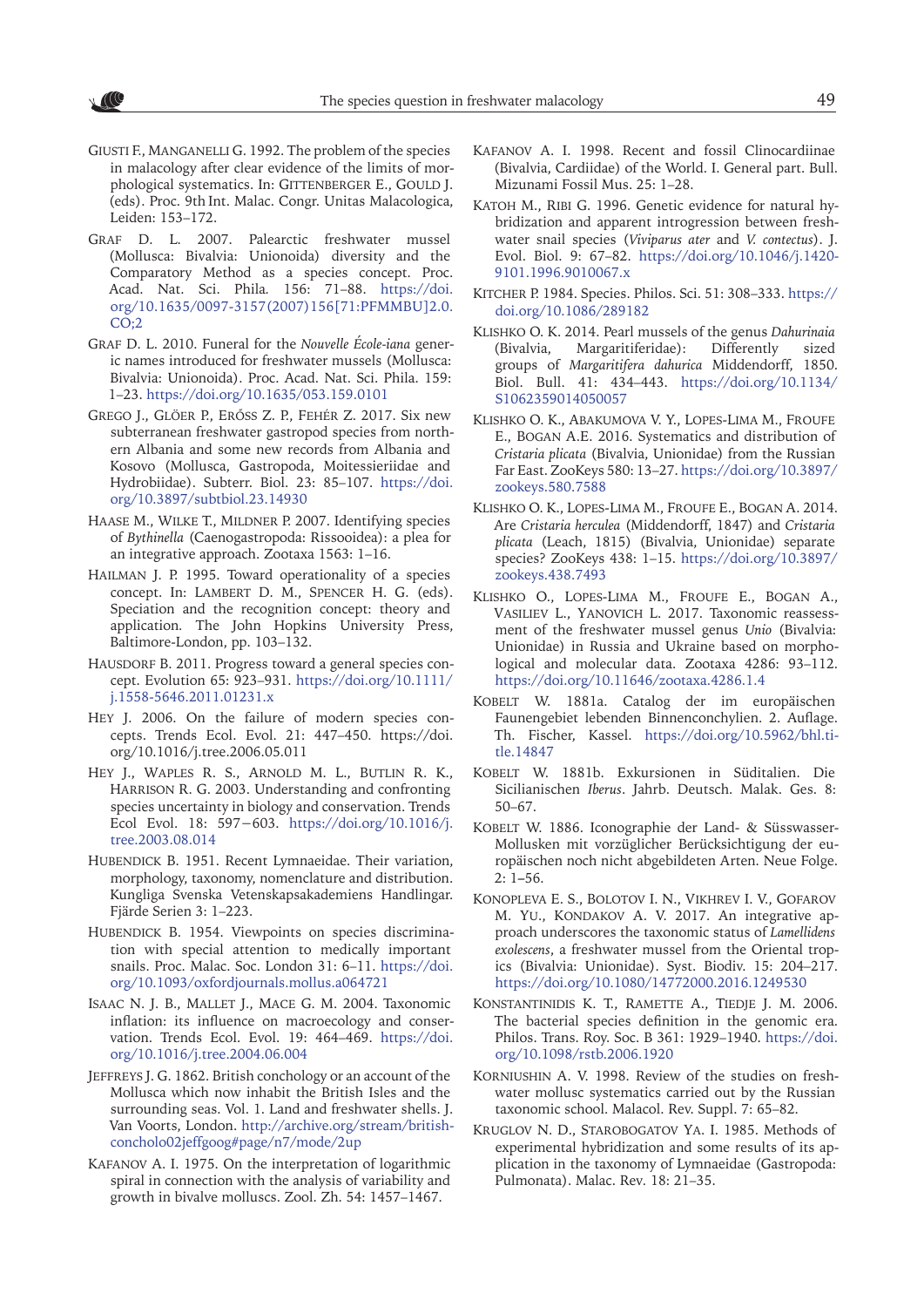- <span id="page-11-14"></span>Lazareva A. I. 1967. On the systematics of freshwater snails of Kazakhstan from the group *Lymnaea palustris*  Müller (Gastropoda, Pulmonata). Zool. Zh. 46: 1340– 1349.
- LOCARD A. 1884. De la valeur des caractères spécifiques en malacologie. Bull. Soc. Malacol. France 1: 17–72.
- LOCARD A. 1893. Coquilles des eaux douces et saumâtres de France. Description des familles, genres et espèces*.*  Imp. Alexandre Rey, Lyon. [https://doi.org/10.5962/](https://doi.org/10.5962/bhl.title.12982%0D) [bhl.title.12982](https://doi.org/10.5962/bhl.title.12982%0D)
- <span id="page-11-20"></span>Logvinenko B. M., Starobogatov Ya. I. 1968. Phylum Molluscs. Mollusca. In: Birstein Ya. A. et al. (eds). Atlas of invertebrates of the Caspian Sea. Pishchevaya Promyshlennost' Moscow, pp. 308–385.
- <span id="page-11-19"></span>Logvinenko B. M., Starobogatov Ya. I. 1971. Curvature of the frontal section of the valve as taxonomic character in bivalve molluscs. Nauch. Dokl.Vysshey Shkoly Biol. nauk. 5: 7–10.
- López A., Atran S., Coley J. D., Medin D. L., Smith E. E. 1997. The tree of life: universal and cultural features of folkbiological taxonomies and inductions. Cognitive Psychol*.* 32: 251–295. [https://doi.org/10.1006/](https://doi.org/10.1006/cogp.1997.0651%0D) [cogp.1997.0651](https://doi.org/10.1006/cogp.1997.0651%0D)
- <span id="page-11-7"></span>Mayr E. 1942. Systematics and the origin of species, from the viewpoint of a zoologist. Columbia University Press, New York.
- <span id="page-11-0"></span>Mayr E. 1963. Animal species and evolution. Harvard University Press, Cambridge. [https://doi.org/10.4159/](https://doi.org/10.4159/harvard.9780674865327%0D) [harvard.9780674865327](https://doi.org/10.4159/harvard.9780674865327%0D)
- <span id="page-11-12"></span>Mayr E. 1982. The growth of biological thought: diversity, evolution, and inheritance. The Belknap Press, Cambridge (MA).
- <span id="page-11-6"></span>Mayr E. 1996. What is a species, and what is not? Philos. Sci. 63: 262–277.<https://doi.org/10.1086/289912>
- <span id="page-11-3"></span>Meier-Brook C. 1993. Artaufassungen in Bereich der limnischen Mollusken und ihr Wahd im 20. Jahrhundert. Arch. Molluskenkd. 122: 133–147.
- <span id="page-11-15"></span>Mehlhop P., Cifelli R. L. 1997. A comparison of morphometric techniques to distinguish sympatric mussel species (family Unionidae) with similar shell morphology. In: Yates T. L., Gannon W. L., Wilson D. E. (eds). Life among the Muses: Papers in honor of James S. Findley. The University of New Mexico Press, Albuquerque, pp. 249–258.
- <span id="page-11-18"></span>Minichev Y.S. 1974. Chromosome numbers and systematics of gastropods. Zool. Zh. 53: 1255–1257.
- <span id="page-11-9"></span>Mishler B. 1999. Getting rid of species. In: Wilson R. A. (ed.) Species: new interdisciplinary essays. The MIT Press, Cambridge (MA), pp. 307–315.
- <span id="page-11-21"></span>Nesis K. N. 1992. Yaroslav Igorevich Starobogatov. Ruthenica 2: 160–162.
- <span id="page-11-8"></span>PADIAL J. M., RIVA I. DE LA 2006. Taxonomic inflation and the stability of species lists: the perils of ostrich's behavior. Syst. Biol. 55: 859–867. [https://doi.](https://doi.org/10.1080/1063515060081588%0D) [org/10.1080/1063515060081588](https://doi.org/10.1080/1063515060081588%0D)
- PÁLL-GERGELY B. 2017. Should we describe genera without molecular phylogenies? Zootaxa 4232: 593–596. [https://doi.org/10.11646/zootaxa.4232.4.11](https://doi.org/10.11646/zootaxa.4232.4.11%0D)
- Páll-Gergely B., Fehér Z., Otani J. U., Asami T. 2017. An integrative taxonomic approach to infer the systematic position of *Chalepotaxis* Ancey, 1887 (Gastropoda: Stylommatophora: Helicarionidae). Molluscan Res. 37: 113–119. [https://doi.org/10.1080/13235818.2016.123](https://doi.org/10.1080/13235818.2016.1234996%0D) [4996](https://doi.org/10.1080/13235818.2016.1234996%0D)
- <span id="page-11-16"></span>PATTERSON S. M., BURCH J. B. 1978. Chromosomes of pulmonate molluscs. In: FRETTER V., PEAKE J. (eds). Pulmonates. Vol. 2A. Academic Press, London, pp. 171–217.
- <span id="page-11-5"></span>Pavlinov I. Ya., Lyubarsky G. Ya. 2011. Biological systematics: Evolution of ideas. Arch. Zool. Mus. Lomonosov Moscow State Univ. 51: 3–676.
- <span id="page-11-17"></span>Pershko I. 2011. Karyological peculiarities of species of the genera *Fagotia* and *Microcolpia* (Gastropoda, Pectinibranchia, Melanopsidae) in the fauna of Ukraine. Visnik L'vivskogo Universitetu Ser. biol. 56: 91–98.
- <span id="page-11-1"></span>QUEIROZ K. DE 2005. A unified concept of species and its consequences for the future of taxonomy. Proc. Calif. Acad. Sci. 56: 196–215.
- <span id="page-11-10"></span>Radoman P. 1983. Hydrobioidea a superfamily of Prosobranchia (Gastropoda). I. Systematics. Serbian Academy of Sciences and Arts, Monograph 547, Department of Sciences 57: 1–256.
- <span id="page-11-23"></span>Raup D. M. 1966. Geometric analysis of shell coiling: general problems. J. Paleontol. 40: 1178–1190.
- <span id="page-11-4"></span>Regan C. T. 1926. Organic evolution. Report of the British Association for the Advancement of Science 1925: 75– 86.
- Reischütz P. L. 1994. Ist Starobogatovismus die Stiegerung von Bourguignatismus? Beiträge zur Molluskenfauna Niederösterreich, XI. Nachrbl. Ersten Voralb. Malakol. Ges. 2: 51–52.
- <span id="page-11-13"></span>Rumiantsev B. F. 1928. The variation of *Limnaea stagnalis*  L. Trudy Leningrad. Obshch. Estestvoispyt. 58: 45–63.
- Saenko E. M., Soroka M., Kholin S. K. 2017. Comparison of the species *Sinanodonta amurensis* Moskvicheva, 1973 and *Sinanodonta primorjensis* Bogatov et Zatrawkin, 1988 (Bivalvia: Unionidae: Anodontinae) in view of variability of the mitochondrial DNA coxl gene and conchological features. Izvestiya RAN. Ser. biol. 3: 250–261. [https://doi.org/10.1134/S1062359017030086](https://doi.org/10.1134/S1062359017030086%0D)
- <span id="page-11-2"></span>SEIFERT B. 2014. A pragmatic species concept applicable to all eukaryotic organisms independent from their mode of reproduction or evolutionary history. Soil Org. 86: 85–93.
- <span id="page-11-24"></span>Sergeeva I. S., Bolotov I. N., Bespalaya Yu. V., Makhrov A. A., Bukhanova A. L., Artamonova V. S. 2008. Freshwater pearl mussels of the genus *Margaritifera* (Mollusca: Bivalvia) described as *M. elongata* (Lamarck, 1819) and *M. borealis* (Westerlund, 1871) should be classified with *M. margaritifera* (Linnaeus, 1758). Biol. Bull. 35: 102–106. [https://doi.org/10.1134/](https://doi.org/10.1134/S1062359008010160%0D) [S1062359008010160](https://doi.org/10.1134/S1062359008010160%0D)
- <span id="page-11-22"></span>SHIKOV E. V., ZATRAVKIN M. N. 1991. The comparative method of taxonomic studies of Bivalvia used by Soviet malacologists. Malakol. Abh. 15: 149–159.
- <span id="page-11-11"></span>Shileyko A. A. 1984. Land snails of the order Pupillina of the USSR fauna (Gastropoda, Pulmonata, Geophila). Fauna SSSR. Mollyuski. III(3): 1–399.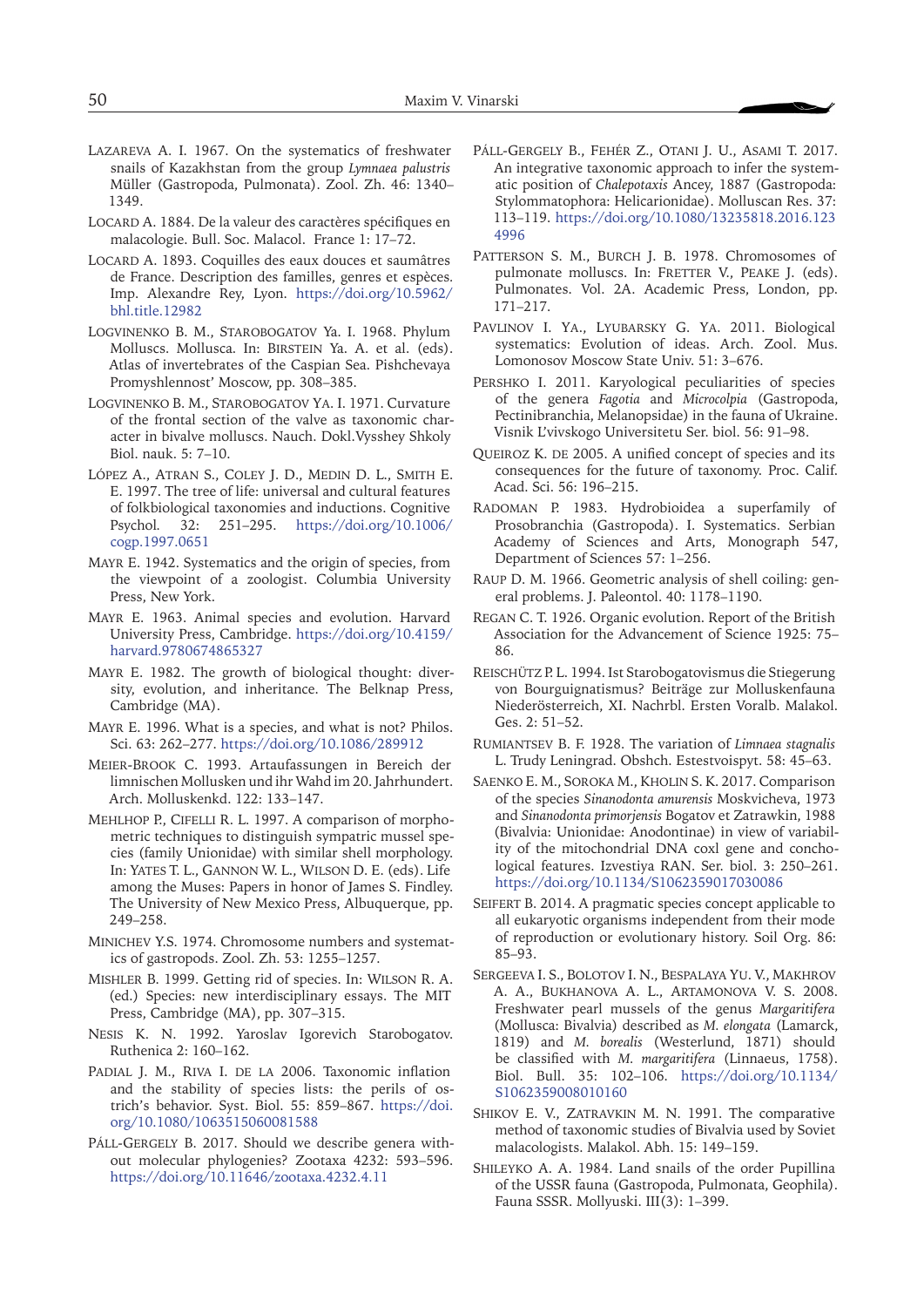<span id="page-12-21"></span>Shvansky V. P. 1928. On the issue of variation in *Lymnaea stagnalis* L. Trudy Smol. Obshch. Estestvoispyt. Vrach. 2: 51–76.

<span id="page-12-16"></span>Simpson C.T. 1889. What is a species? Nautilus 3: 78–80.

- <span id="page-12-17"></span>Simpson C. T. 1900. Synopsis of the naiades, or pearly fresh-water mussels. Proc. U.S. Nat. Mus. 22: vii+501– 1044. [https://doi.org/10.5479/si.00963801.22-](https://doi.org/10.5479/si.00963801.22-1205.501%0D) [1205.501](https://doi.org/10.5479/si.00963801.22-1205.501%0D)
- <span id="page-12-10"></span>SITES J. W., CRANDALL K. A. 1997. Testing species boundaries in biodiversity studies. Conserv. Biol. 11: 1289–1297. [https://doi.org/10.1046/j.1523-](https://doi.org/10.1046/j.1523-1739.1997.96254.x%0D) [1739.1997.96254.x](https://doi.org/10.1046/j.1523-1739.1997.96254.x%0D)
- <span id="page-12-9"></span>SITES J. W., MARSHALL J. C. 2004. Operational criteria for delimiting species. Annu. Rev. Ecol. Evol. Syst. 35: 199–227. [https://doi.org/10.1146/annurev.ecol](https://doi.org/10.1146/annurev.ecolsys.35.112202.130128)[sys.35.112202.130128](https://doi.org/10.1146/annurev.ecolsys.35.112202.130128)
- <span id="page-12-8"></span>Solem A. 1978. Classification of the land Mollusca. In: FRETTER V., PEAKE J. (eds). Pulmonates. Vol. 2A. Academic Press, London, pp. 49–97.
- <span id="page-12-14"></span>SOWERBY G. B. 1839. A conchological manual. G.B. Sowerby, London. <https://doi.org/10.5962/bhl.title.39567>
- <span id="page-12-0"></span>Stamos D. N. 2003. The species problem: biological species, ontology, and the metaphysics of biology. Lexington Books, Lanham.
- <span id="page-12-3"></span>STAROBOGATOV YA. I. 1968. Practical demands of systematics and problem of species criteria. Zool. Zh. 47: 875–886.
- <span id="page-12-4"></span>STAROBOGATOV YA. I. 1977. On the relations between biological and typological species concepts. Zh. Obshch. Biol. 38: 157–166.
- <span id="page-12-5"></span>Starobogatov Ya. I. 1996a. Species in theory and in the nature. In: Pavlinov I. Ya. (ed). Current taxonomy: methodological aspects. Moscow State University Press, Moscow, pp. 165–181.
- <span id="page-12-23"></span>STAROBOGATOV YA. I. 1996b. Eurasiatic species of the genus *Cochlicopa* (Gastropoda, Pulmonata, Cochlicopidae). Ruthenica 5: 105–129.
- <span id="page-12-29"></span>Starobogatov Ya. I., Prozorova L. A., Bogatov V. V., Saenko E. M. 2004. Mollusks. In: Tsalolikhin S.Ya. (ed.). Key to freshwater invertebrates of Russia and adjacent lands. Vol. 6. Molluscs, polychaetes, nemerteans. Nauka, Saint-Petersburg, pp. 9–491.
- Terentiev P. V. 1928. Variation of shells of *Limnaea* (*Limnus*) *stagnalis* L. from the Cherdyn' Town neighbourhood. Russ. Gidrobiol. Zh. 7: 81–86.
- <span id="page-12-22"></span>THROCKMORTON L. H. 1968. Biochemistry and taxonomy. Annu. Rev. Entomol. 13: 99–114. [https://doi.](https://doi.org/10.1146/annurev.en.13.010168.000531%0D) [org/10.1146/annurev.en.13.010168.000531](https://doi.org/10.1146/annurev.en.13.010168.000531%0D)
- <span id="page-12-26"></span>Timm V. 1976. On the Pisidiidae of Lake Peipsi-Pihkva. Eesti NSV Teaduste Akadeemia Toimetised. Bioloogia 25: 37–52.
- <span id="page-12-12"></span>Tobias J. A., Seddon N., Spottiswoode C. N., Pilgrim J. D., Fishpool L. D. C., Collar N. J. 2010. Quantitative criteria for species delimitation. Ibis 152: 724–726. [https://doi.org/10.1111/j.1474-919X.2010.01051.x](https://doi.org/10.1111/j.1474-919X.2010.01051.x%0D)
- <span id="page-12-18"></span>Tryon G. W. 1882. Structural and systematic conchology. An introduction to the study of Mollusca. Vol. 1. Tryon, Philadelphia. <https://doi.org/10.5962/bhl.title.10347>
- <span id="page-12-15"></span>TURTON W. 1819. A conchological dictionary of the British Islands. J. Booth, London. [https://doi.org/10.5962/bhl.](https://doi.org/10.5962/bhl.title.29692%0D) [title.29692](https://doi.org/10.5962/bhl.title.29692%0D)
- <span id="page-12-13"></span>Vinarski M. V. 2014a. The birth of malacology: when and how? Zoosyst. Evol. 90: 1–5. [https://doi.org/10.3897/](https://doi.org/10.3897/zse.90.7008%0D) [zse.90.7008](https://doi.org/10.3897/zse.90.7008%0D)
- <span id="page-12-27"></span>Vinarski M. V. 2014b. *Lymnaea likharevi* Lazareva, 1967 is a junior synonym of *Lymnaea saridalensis* Mozley, 1934 (Gastropoda: Pulmonata: Lymnaeidae). Ruthenica 24: 35–44.
- <span id="page-12-28"></span>Vinarski M. V., Aksenova O. V., Bespalaya Yu. V., Bolotov I. N., Schniebs K., Gofarov M. Yu., Kondakov A. V. 2016. *Radix dolgini*: The integrative taxonomic approach supports the species status of a Siberian endemic snail (Mollusca, Gastropoda, Lymnaeidae). C. R. Biol. 339: 24–36.<https://doi.org/10.1016/j.crvi.2015.11.002>
- <span id="page-12-6"></span>Vinarski M. V., Andreeva S. I. 2007. On the species question in freshwater molluscs: a historical prospect and recent state. In: Kafanov A. I., Kiyashko P. V., SIRENKO B. I. (eds). Theoretical and practical problems of studying of invertebrate associations: In memory Ya.I. Starobogatov*.* KMK Scientific Press, Moscow, pp. 130–147.
- <span id="page-12-30"></span>Vinarski M. V., Bolotov I. N., Schniebs K., Nekhaev I. O., HUNDSDORFER A. K. 2017. Endemics or strangers? The integrative re-appraisal of taxonomy and phylogeny of the Greenland Lymnaeidae (Mollusca: Gastropoda). C. R. Biolog. 340: 541–557. [https://doi.org/10.1016/j.](https://doi.org/10.1016/j.crvi.2017.09.005%0D) [crvi.2017.09.005](https://doi.org/10.1016/j.crvi.2017.09.005%0D)
- <span id="page-12-25"></span>Vinarski M. V., Kantor Yu. I. 2016. Analytical catalogue of fresh and brackish water molluscs of Russia and adjacent countries. A. N. Severtsov Institute of Ecology and Evolution of RAS, Moscow.
- <span id="page-12-24"></span>Vinarski M. V., Kramarenko S. S. 2015. How does the discrepancies among taxonomists affect macroecological patterns? A case study of freshwater snails of Western Siberia. Biodiv. Conserv. 24: 2079–2091. [https://doi.](https://doi.org/10.1007/s10531-015-0934-4%0D) [org/10.1007/s10531-015-0934-4](https://doi.org/10.1007/s10531-015-0934-4%0D)
- Voode M. 2017. Taxonomic status of *Pisidium amnicum* (Müller, 1774) and *P. inflatum* Megerle von Mühlfeld in Porro, 1838 (Mollusca: Bivalvia: Sphaeriidae). Ruthenica 27: 39–49.
- <span id="page-12-19"></span>WELDON W. F. R. 1901. A first study of natural selection in *Clausilia laminata* (Montagu). Biometrika 1: 109–124.
- <span id="page-12-20"></span>Weldon W. F. R. 1904. Note on a race of *Clausilia itala*  (von Martens). Biometrika 3: 299–307. [https://doi.](https://doi.org/10.1093/biomet/3.2-3.299%0D) [org/10.1093/biomet/3.2-3.299](https://doi.org/10.1093/biomet/3.2-3.299%0D)
- <span id="page-12-7"></span>WESTERLUND C. A. 1892. Fundamenta Malacologica: Regeln der Nomenklatur; Anleitung zum Sammeln; Ueber die Zubereitung für die Sammlung; Anatomische Präparate; Die Zucht der Binnenmollusken; Vom Artbegriffe; Programm der Artbeschreibung; Terminologie. H. Ohlsson, Lund.
- <span id="page-12-11"></span>Wiens J. J. 2007. Species delimitation: new approaches for discovering diversity. Syst. Biol. 56: 875–878. [https://](https://doi.org/10.1080/10635150701748506%0D) [doi.org/10.1080/10635150701748506](https://doi.org/10.1080/10635150701748506%0D)
- <span id="page-12-1"></span>Wilkins J. 2009a. Species: a history of the idea. University of California Press, Berkeley.
- <span id="page-12-2"></span>Wilkins J. 2009b. Defining species: a sourcebook from antiquity to today. Peter Lang, New York.